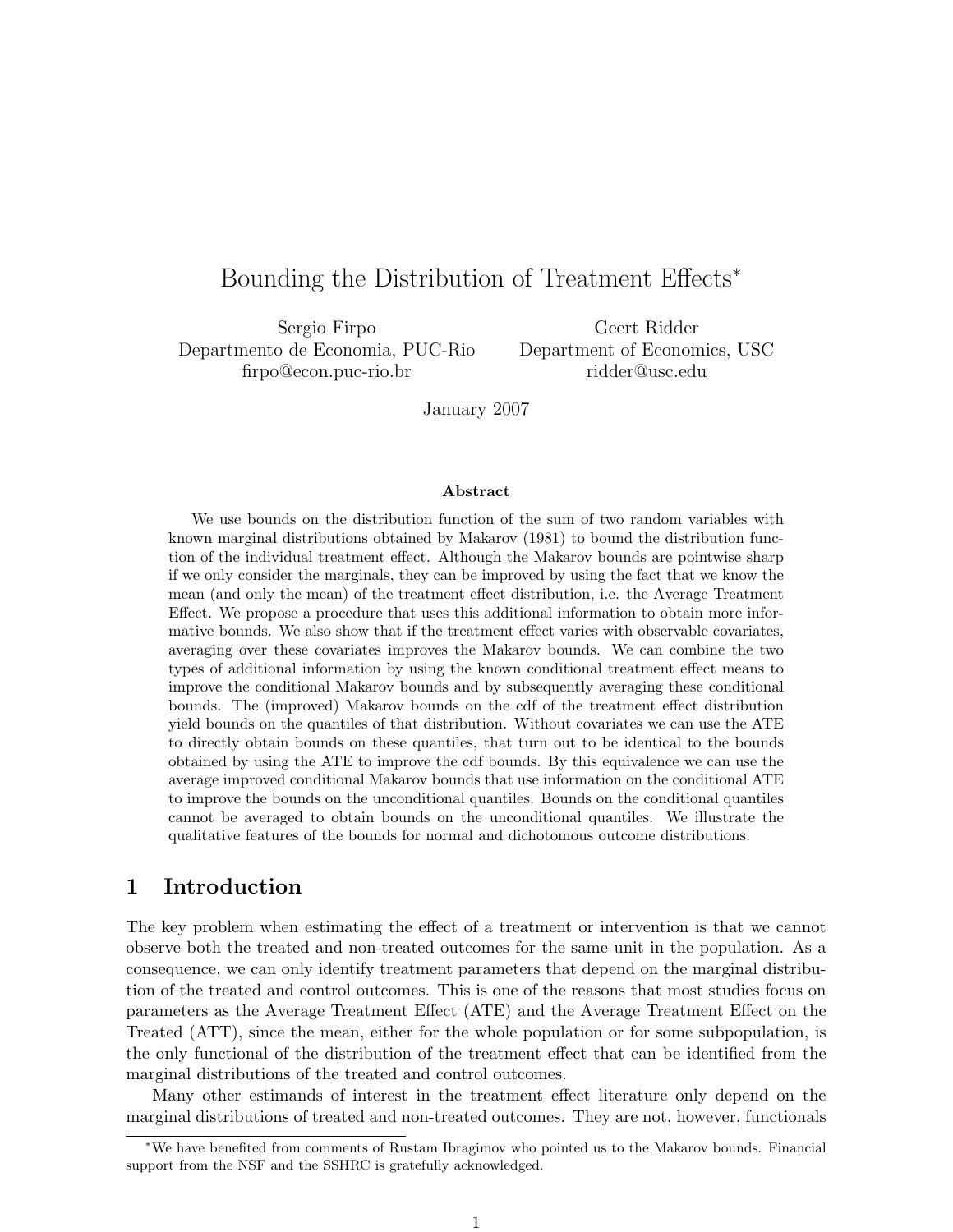of the distribution of individual treatment effects. For instance, we may be interested in learning how a program may increase the inequality of outcomes. If we choose some inequality measure, say the variance, then the effect of the program on the variance can be identified from difference in variances of the marginal distributions of the treated and control outcomes. Such approach has been used in some studies as in Imbens and Rubin (1997), Abadie, Angrist Imbens (2002), Firpo (2005, 2007), Abadie (2002, 2003).

There are other parameters that require an estimate of the distribution of individual treatment effects. An example is the median (or other quantile) of the treatment effect distribution. If we estimate this by the difference of the medians of the treated and non-treated outcome distributions, then because the difference of quantiles is not equal to the quantile of the difference, this parameter is not equal to the median of the individual treatment effect distribution. Another estimand that requires knowledge of the treatment effect distribution is the fraction of the population that benefits from the intervention. Heckman, Smith and Clements (1997, HSC henceforth) propose focusing on many other parameters of the distribution of treatment effects. In general, if our goal is to assess the effect of an intervention on social welfare and not individual welfare, then the marginal distributions suffice.<sup>1</sup> <sup>2</sup>

Parameters that depend on the distribution of individual treatment effects require knowledge of the joint distribution of treated and non-treated outcomes. If the treatment effect is the same for all members of the population or of subpopulations characterized by a vector of observable variables, this (conditional) joint distribution is singular and the (conditional) distribution of individual treatment effects is degenerate. However, in most cases the observed (conditional) marginal distributions are not related in this way. In that case we can either introduce additional information that allows us to point identify the distribution of treatment effects, or we can as e.g. HSC derive bounds on the distribution of treatment effects.

Bounds on the cumulative distribution function (c.d.f.) of the sum of two random variables with known marginal distributions were first obtained by Makarov (1981) and the generalization to the difference is trivial. However if we know the marginal distributions we also know the mean of the distribution of the treatment effect distribution, the Average Treatment Effect. Only the first moment is identified from the marginal distributions, because higher order moments require knowledge of the joint distribution. We show that this additional knowledge can be used to improve the bounds on the c.d.f. and on the quantiles of the treatment effect distribution. The improvement procedure for the c.d.f. differs from that for the quantiles. Because improved bounds on the c.d.f. can also be used to obtain (improved) bounds on the quantiles, it is important to note that these two approaches give identical bounds, so that the choice of procedure is mainly a matter of convenience. Obviously if one is interested in bounds on a quantile, then it is computationally harder to improve the c.d.f. bounds for all values of the individual treatment effect and to subsequently invert these improved bounds. However, one may wish to pay that computational cost if the data contain covariates that are correlated with the outcomes.

Covariates that are correlated with the outcomes can be used to narrow the bounds on the c.d.f. and on the quantiles This is because the average bounds are in general more informative than the bounds on the average, i.e. the unconditional, outcome distributions. The availability

<sup>&</sup>lt;sup>1</sup>In the social welfare literature, this is due the "anonymity principle", which is considered a desirable property of social welfare function.

 $2<sup>2</sup>$ Manski(1997) considers the distribution of the mixture of the treated and non-treated outcome, a distribution that requires knowledge of the joint distribution of the treated and non-treated outcome.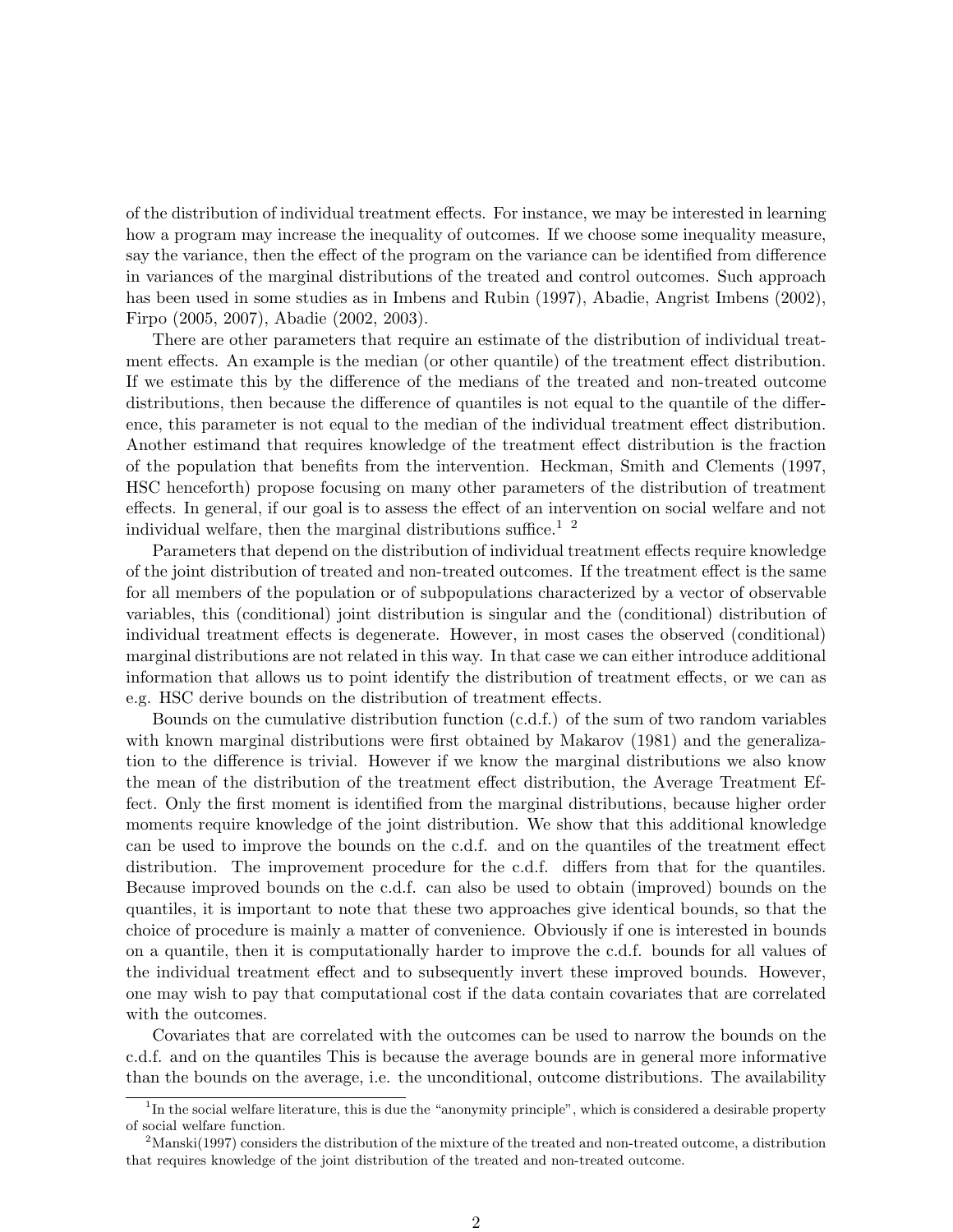of covariates raises a number of issues. First, with covariates we can recover the conditional mean of the treatment effect distribution given the covariates. This conditional mean function is used to improve the conditional Makarov bounds and the resulting improved bounds are averaged to obtain the unconditional bounds. Second, because the average of the conditional quantiles is not equal to the unconditional quantile (that relation does hold for the conditional c.d.f.), it does not make much sense to use the conditional ATE to improve the bounds on the conditional quantiles. Instead we invert the improved (using the conditional ATE) bounds on the conditional c.d.f. to obtain bounds on the unconditional quantiles. The fact that this gives identical bounds if there are no covariates, shows that this is an efficient way to incorporate conditional mean information in bounds on the unconditional quantiles. Third, if (some of) the covariates are continuous the bounds are obtained by averaging nonparametric estimates of the improved conditional bounds. To do inference, e.g. to compute confidence intervals based on estimates of the bounds as in Imbens and Manski (2004), we need to derive the asymptotic distribution of the estimates of the bounds. In this paper we only consider the case that the covariates are discrete or discretized.

As already noted we are not the first to focus on the distribution of individual treatment effects. Heckman and Smith (1993, 1998) and in particular Heckman, Smith and Clements (1997) derive bounds on the distribution of the treatment effect. They also consider additional restrictions that narrow these bounds and in some cases these assumptions are sufficient to point identify the treatment effect distribution. Aakvik, Heckman and Vytlacil (2005), Carneiro, Hansen and Heckman (2003), and Wu and Perloff (2006)) also introduce additional restrictions.

In the next section we introduce the notation and discuss the HSC bounds and subsequent restrictions that narrow these bounds. The remainder of the paper is organized as follows. In Section 3 we introduce the Makarov bounds on the distribution of the individual treatment effect. We show that averaging over covariates that are related to the outcomes improves these bounds. In Section 4 we show how bounds on the quantiles of the treatment effect distribution can be improved by using the mean of the treatment effect distribution, the Average Treatment Effect (ATE). In Section 5 we introduce a similar procedure to improve bounds on the cdf of the treatment effect distribution. We show that bounds on the quantiles obtained by inverting these bounds on the cdf are identical to those obtained in Section 4. We also show that the conditional (on covariates) bounds on the (conditional) cdf can be improved by using the conditional ATE. Bounds on the (unconditional) cdf of the treatment effect can be obtained by averaging these conditional bounds and bounds on the unconditional quantiles by inverting these unconditional cdf bounds. Throughout we illustrate the properties of the bounds for normal and dichotomous outcome distributions.

## 2 Distribution of Individual Treatment Effects

We consider the joint distribution  $(Y, D, X)$  where Y is the observed outcome; D is a binary treatment variable that equals one if the unit is treated and zero otherwise; X is a vector of covariates. We assume first that the support of  $(Y, D, X)$  is  $Y \times \{0, 1\} \times \mathcal{X}$  where X is a finite subset of  $\mathbb{R}^k$ .

The outcome Y can be written as  $Y = \Delta \cdot D + Y_0$ , where  $\Delta \equiv Y_1 - Y_0$  is the individual treatment effect and  $Y_1$  and  $Y_0$  are respectively the outcome if the unit is treated and not treated. The variable of interest is  $\Delta$ , the individual treatment effect. Every unit has either  $D = 1$  or  $D = 0$ , so that we never observe  $\Delta$  but we do observe  $Y_1|D_i = 1$  or  $Y_0|D_i = 0$ .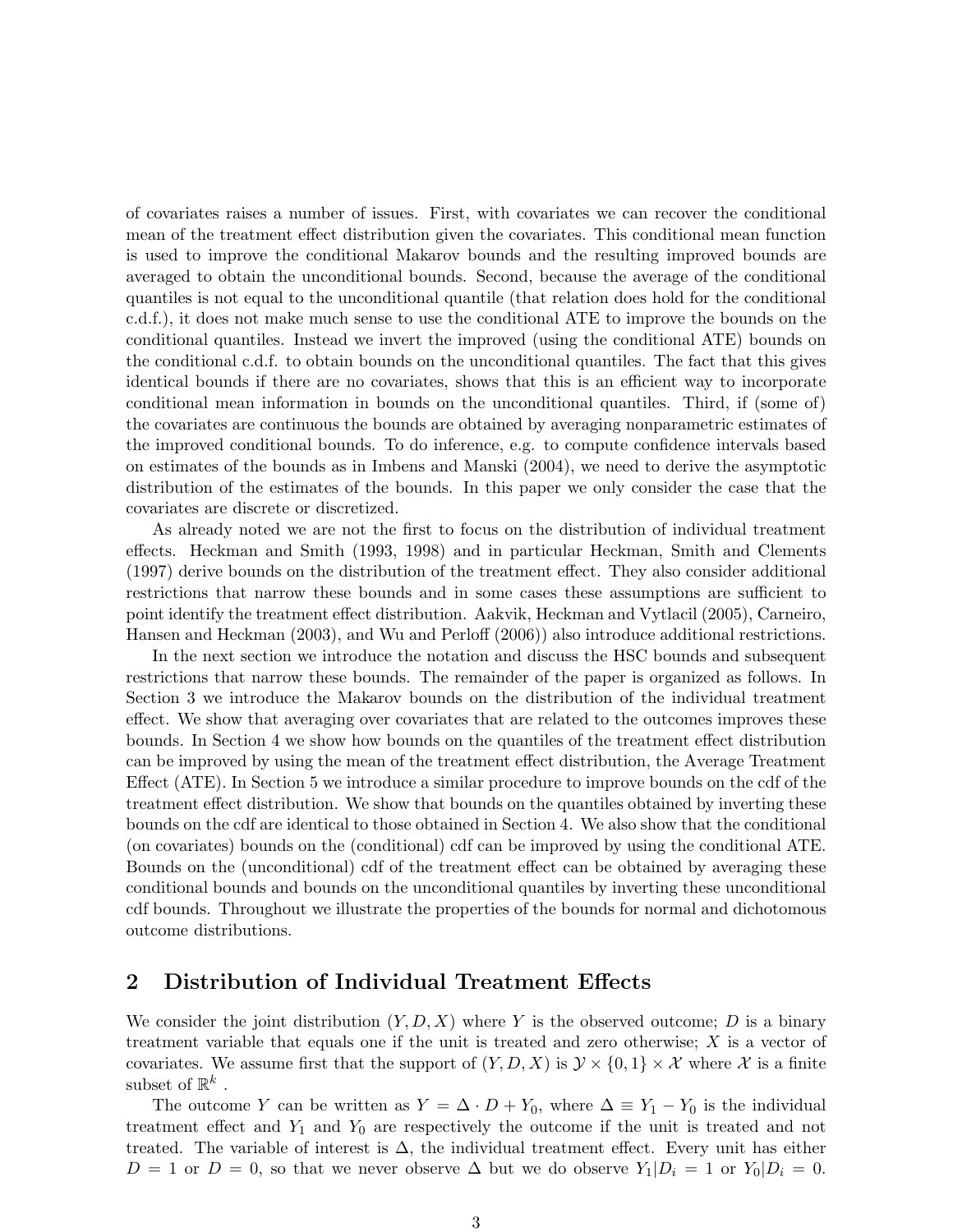Therefore, without further assumptions it is impossible to identify the distribution of  $\Delta$  with a cdf that we denote by  $G$ .

The marginal distributions of  $Y_1$  and  $Y_0$  are identified if treatment is assigned randomly, so that(Y<sub>1</sub>, Y<sub>0</sub>)  $\perp D$ , or is ignorable, so that  $(Y_1, Y_0) \perp D|X$  (Rubin, 1977).<sup>3</sup> We call the identified marginal distribution of  $Y_1$ ,  $F_1$  and the identified marginal distribution of  $Y_0$ ,  $F_0$ .

Heckman, Smith and Clements (1997) derive bounds on the distribution of individual treatment effects by considering extreme values of parameters defined on this distribution, e.g. quantiles, if the joint distribution of  $Y(0), Y(1)$  ranges over all possible joint distributions with given marginals. In the construction of the set of joint distributions with given marginals they use an idea of Whitt (1976). This idea can be directly applied to the empirical distributions of  $Y(0)$  and  $Y(1)$  if these have the same number of points of support. In that case the set of joint distributions is the set pairings obtained by permuting the values of  $Y(1)$ .

To see how this works consider the case where the number of treated and control units is the same and equals 2, so that the outcome distributions are dichotomous with points of support  $y_{01}, y_{02}$  for  $Y_0$ , both with probability  $1/2$ , and  $y_{11}, y_{12}$  for  $Y_1$  also with probability  $1/2$ . In that case there are only two possible joint distributions with two corresponding distribution of individual treatment effects: Distribution 1 has points of support  $y_{11} - y_{01}, y_{12} - y_{02}$  with probability 1/2 each and distribution 2 has support  $y_{12}-y_{01}$ ,  $y_{11}-y_{02}$  each point with probability also 1/2. In general the number of joint distributions and hence of distributions of  $\Delta$  is N!. The parameter of interest is computed for each of these distributions and the extreme points give the bounds.

This method of finding the bounds is computationally intensive. If there are covariates, the computational burden increases, as we need to repeat the procedure for every value of the covariate vector. It is also not clear how to assess the sampling variation in the bounds. Note also that if the number of treated units is for instance smaller than the number of controls, then there is a need for grouping of controls. In that case the mean of the distributions obtained by permutation is not equal to the average treatment effect, and that "bias" persists in large samples. Finally, although HSC suggest that these rearrangement bounds are consistent for the continuous population bounds they do not give a formal proof.

HSC also consider restrictions that allow for narrower bounds or even point identification, and much of the literature has followed their lead. Two types of assumptions have been used: (i) assumptions on the joint distribution of the potential outcomes, and (ii) assumptions on treatment assignment (or combinations of these two types of assumptions. An example of the first type of assumptions is the assumption that the treatment effect is independent of the non-treated outcome, that is  $\Delta \perp \!\!\!\perp Y_0$ . HSC and Wu and Perloff (2006) show that under this assumption one can use deconvolution to point identify the treatment effect distribution. An example of an assumption of the second type is that treatment assignment maximizes the gain from participation so that  $D = I(Y(1) > Y(0))$ . This is the Roy model (Roy, 1951 and Heckman and Honoré, 1990). If in addition we assume separability between covariates  $X$  and unobservables U and independence of X and U, then (under some support conditions) G is point identified. Aakvik, Heckman and Vytlacil (2005) and Carneiro, Hansen and Heckman (2003) consider a sample selection model in which treatment assignment is not determined only by  $\Delta$ . If the other assumptions on the independence of observables and unobservables are maintained, and in addition an assumption (one factor structure) on the joint distribution of the unobservables in the treatment assignment and the two potential outcomes is made, then

 $^3A \perp \!\!\! \perp B$  reads A is independent of B.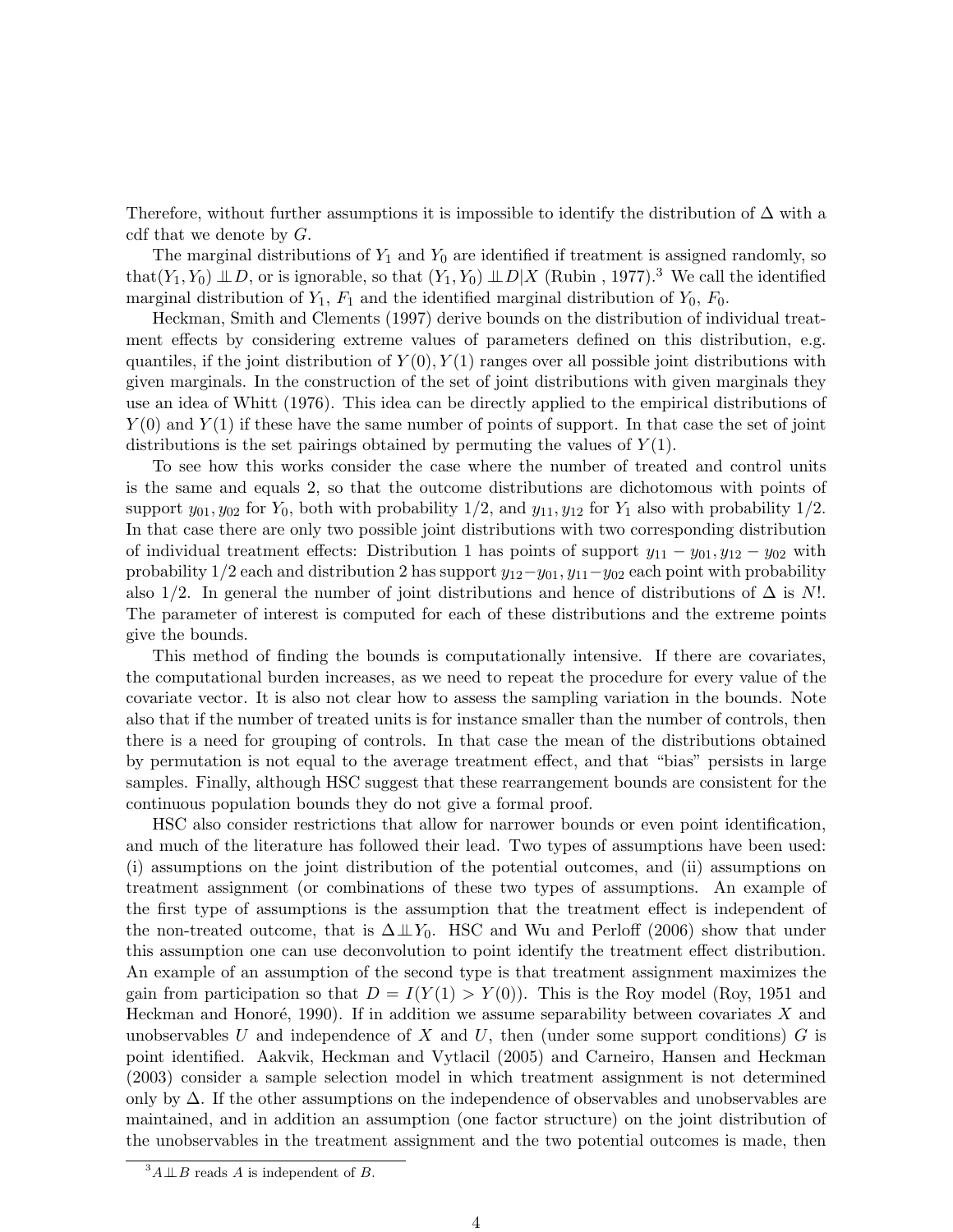the joint distribution of the outcomes and hence of  $\Delta$  is identified.

If one is not interested in the whole distribution G but in a parameter of that distribution, then the derivation of the bounds may be simpler. An example is the variance of  $\Delta$ . Bounds on the variance are obtained from bounds on the correlation of  $Y(0)$  and  $Y(1)$ . Fan (2005) derives sharp bounds on this correlation.

In this paper we consider the bounds on the cdf of the difference of two random variables with known marginal distributions, as first obtained by Makarov (1981). As we are concerned with bounds on the distribution of the individual treatment effect  $\Delta$ , the known marginal distributions have cdf  $F_0$  and  $F_1$ . Although the Makarov bounds are pointwise sharp, in the sense that for any value of the individual treatment effect there exist joint distributions (that depend on the value of the individual treatment effect) of the potential outcomes with the given marginals, such that the c.d.f. of the difference reaches the upper and lower bound at that particular value, they can be improved by using the fact that we know ATE. We are to our knowledge the first to suggest a procedure that uses this additional information to obtain more informative bounds. The mean is the only feature of the treatment effect distribution that is identified from the marginal outcome distributions, because higher order moments require knowledge of the joint distribution. We also show that if the treatment effect varies with observable covariates, averaging over these covariates improves the Makarov bounds. We can combine the two types of additional information by using the known conditional treatment effect means to improve the conditional Makarov bounds and by subsequently averaging these conditional bounds. The (improved) Makarov bounds on the cdf of the treatment effect distribution yield bounds on the quantiles of that distribution. Without covariates we can use the ATE to directly obtain bounds on the quantiles of the treatment effect distribution, that turn out to be identical to the bounds obtained by using the ATE to improve the cdf bounds. This equivalence means that we can use the average improved conditional Makarov bounds that use information on the conditional ATE to improve the bounds on the unconditional quantiles. Bounds on the conditional quantiles cannot be averaged to obtain bounds on the unconditional quantiles.

## 3 Makarov Bounds on the Distribution of Individual Treatment effects

Bounds on the sum and by extension on the difference of the distribution of two random variables were first derived by Makarov (1981) (see also Frank, Nelsen, and Schweizer, 1987). We extend these bounds to the case that we observe conditional marginal distributions of the random variables in the difference. If the conditional cdf of  $Y_0$  and  $Y_1$  given  $X = x$  are given by  $F_0(y|x)$  and  $F_1(y|x)$  respectively with  $x \in \mathbb{X}$ , the support of the distribution of X, then we have the following bounds

THEOREM 1 (MAKAROV, 1981) Let G denote the cdf of  $Y_1 - Y_0$ , then

$$
G_{ML}(y) \equiv \mathbb{E}\left[\sup_{t} \max\{F_1(t|X) - F_0(t-y|X)_{-}, 0\}\right] \le G(y) \le
$$

$$
\mathbb{E}\left[\inf_{t} \min\{F_1(t|X) - F_0(t-y|X)_{-} + 1, 1\}\right] \equiv G_{MU}(y) \quad (1)
$$

with  $F_0(.)$  the function of left-hand limits of the cdf.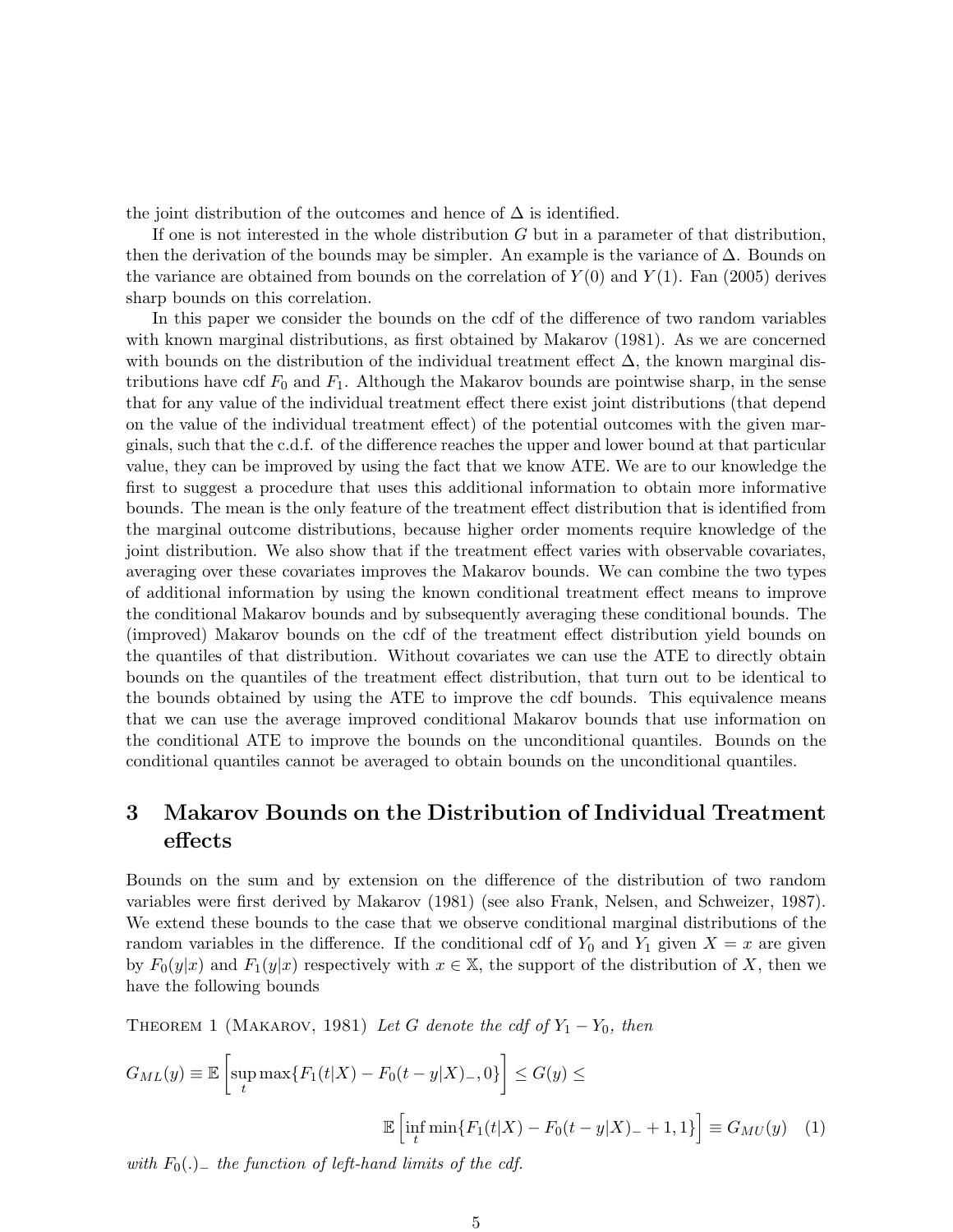**Proof:** First consider the lower bound. We have for all  $y_0, y_1$  with  $y_0 + y_1 = y$  and using the Bonferroni inequality

$$
G(y|x) = \Pr(Y_1 + (-Y_0) \le y | X = x) \ge \Pr(Y_1 \le y_1, -Y_0 \le y_0 | X = x) \ge
$$

 $\max\{\Pr(Y_1 \leq y_1 | X = x) + \Pr(-Y_0 \leq y_0 | X = x) - 1, 0\} = \max\{F_1(y_1 | x) - F_0(-y_0 | x) - 0\}$ Hence of we define  $t \equiv y_1, y \equiv y_1 + y_0$ 

$$
G(y) \ge \mathbb{E}\left[\sup_t \max\{F_1(t|X) - F_0(t-y|X), 0\}\right]
$$

For the upper bound we have

$$
1 - G(y|x) = \Pr(Y_1 + (-Y_0) > y | X = x) \ge \Pr(Y_1 > y_1, -Y_0 > y_0 | X = x) \ge
$$
\n
$$
\max \{ \Pr(Y_1 > y_1 | X = x) + \Pr(-Y_0 > y_0 | X = x) - 1, 0 \}
$$

Taking the opposite on both sides of the equation, adding 1, substituting  $t \equiv y_1, y \equiv y_1 + y_0$ , and taking the expectation gives

$$
G(y) \le \mathbb{E}\left[\inf_{t} \min\{F_1(t|X) - F_0(t-y|X) - +1, 1\}\right]
$$

We show that the bounds are themselves cdf-s. Consider the lower bound for  $G(y|x)$ 

$$
L(y|x) = \sup_{t} \max\{F_1(t|x) - F_0(t - y|x), 0\}
$$

Now if  $y' \geq y$ , then for all t

$$
\max\{F_1(t|x) - F_0(t - y'|x)_-, 0\} \ge \max\{F_1(t|x) - F_0(t - y|x)_-, 0\}
$$

so that  $L(y'|x) \ge L(y|x)$ . Next we show that  $L(y|x)$  is right continuous. Consider a sequence  $y_n \downarrow y$ . First the sequence  $L(y_n|x)$  is decreasing and bounded from below, so that it has a limit. Obviously  $y_n - y < \varepsilon$  iff  $(t - y) - (t - y_n) < \varepsilon$  independent of t. Hence for all  $\delta > 0$  and n large enough

$$
F_0(t - y_n|x) \ge F_0((t - y)|x) = -\delta
$$

Note that  $t - y_n \uparrow t - y$  and that  $F_0(.)$  is left-continuous. Using this inequality we have for all t

$$
F_1(t|x) - F_0(t - y|x) = F_1(t|x) - F_0(t - y_n|x) = F_1(t|x) - F_0((t - y)|x) = +\delta
$$

Taking the sup over  $t$  from right to left we obtain

$$
L(y|x) \le L(y_n|x) \le L(y|x) + \delta
$$

Taking the limit we obtain, because  $\delta$  is arbitrary, that  $\lim_{n\to\infty} L(y_n|x) = L(y|x)$ , so that the lower bound is right-continuous. Note that

$$
L(y|x) \ge F_1(y/2|x) - F_0(-y/2|x)
$$

so that  $\lim_{y\to\infty} L(y|x) = 1$ . Taking the expectation over X we conclude that the lower bound is indeed a cdf (by dominated convergence limits and expectations can be interchanged). The proof that the upper bound is also a cdf is analogous.  $\Box$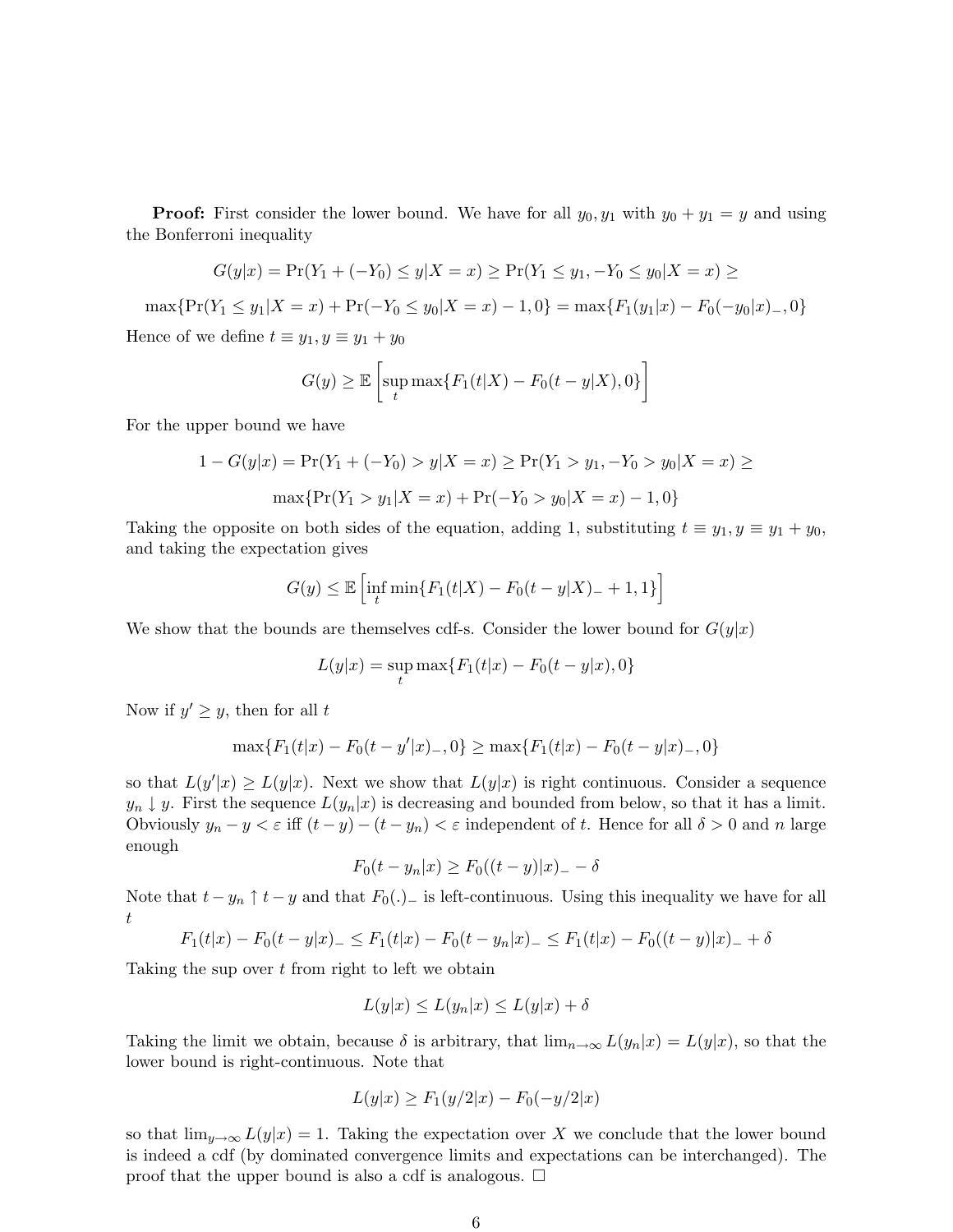Frank, Nelsen, and Schweizer (1987) show that these bounds are pointwise sharp in the following sense: for all y there is a joint distribution of  $Y_0, Y_1$  with marginal cdf-s equal to  $F_0, F_1$  such that the cdf of  $Y_1 - Y_0$  at y is equal to  $G_{ML}(y)$ . There is also (a different) joint distribution with the same marginals such that the cdf of  $Y_1 - Y_0$  at y is equal to  $G_{MU}(y)$ . This result is derived for the unconditional distributions, but it applies directly if we have distributions conditional on  $X = x$ .

For some distributions the bounds have a closed form.

Example 1: Difference of normals with the same variance. Consider

$$
Y_k \sim N(\mu_k, \sigma^2) \qquad k = 0, 1
$$

Define the ATE by  $\theta = \mu_1 - \mu_0$ . The lower bound on the cdf of the treatment effect is

$$
G_{ML}(y) = 0 \qquad \text{if } y < \theta
$$
  
=  $2\Phi\left(\frac{y-\theta}{2\sigma}\right) - 1 \qquad \text{if } y \ge \theta$ 

The corresponding density is

$$
g_{ML}(y) = 0 \qquad \text{if } y < \theta
$$

$$
= \frac{1}{\sigma} \phi \left( \frac{y - \theta}{2\sigma} \right) \qquad \text{if } y \ge \theta
$$

Note that this is the density of a halfnormal distribution with begin point  $\theta$ . Hence the mean of the lower bound distribution is √

$$
\theta+\sigma\frac{2\sqrt{2}}{\sqrt{\pi}}>\theta
$$

Hence mean of the lower bound distribution is strictly larger that the mean of the distribution of  $Y_1 - Y_0$ . The upper bound is

$$
G_{MU}(y) = 2\Phi\left(\frac{y-\theta}{2\sigma}\right) \qquad \text{if } y < \theta
$$

$$
= 1 \qquad \qquad \text{if } y \ge \theta
$$

The corresponding density is

$$
g_{MU}(y) = \frac{1}{\sigma} \phi \left( \frac{y - \theta}{2\sigma} \right) \qquad \text{if } y < \theta
$$

$$
= 0 \qquad \text{if } y \ge \theta
$$

which is the density of a halfnormal distribution distribution with end point  $\theta$ , so that the mean of the lower bound distribution is equal to

$$
\theta - \sigma \frac{2\sqrt{2}}{\sqrt{\pi}} < \theta.
$$

By inverting the bounds we obtain bounds on the quantiles of the treatment effect distribution. If we denote the upper and lower bounds for the p quantile by  $q_{ML}(p)$  and  $q_{MU}(p)$ , respectively<sup>4</sup>,

<sup>&</sup>lt;sup>4</sup>The subscripts  $L, U$  indicate the fact that the upper bound on the p quantile is obtained by inverting the lower Makarov bound and the lower bound by inverting the upper Makarov bound.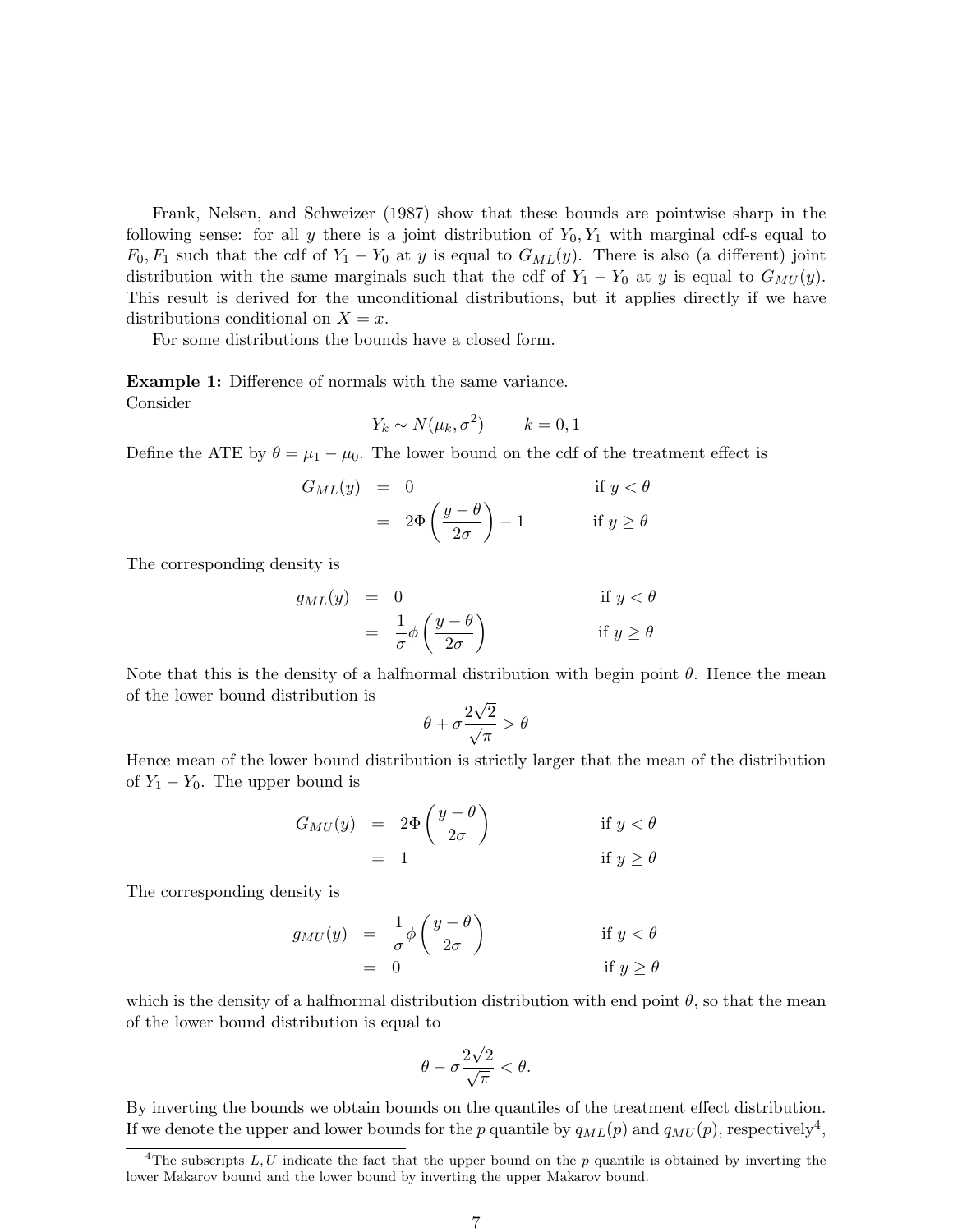then

$$
q_{MU}(p) = \theta + 2\sigma \Phi^{-1}\left(\frac{p}{2}\right)
$$

and

$$
q_{ML}(p) = \theta + 2\sigma \Phi^{-1}\left(\frac{p+1}{2}\right)
$$

and these are best possible bounds on the  $p$  quantile of the distribution of the treatment effect, if we do not use the known ATE.

The Makarov bounds on the cdf are not informative if  $y = \theta$ , because at that point the lower bound on the cdf is 0 and the upper bound is 1. The bounds on the cdf are more informative if  $y$  is much larger or smaller than the ATE. Interestingly the length of the bound on the  $p$ quantile is proportional to

$$
\Phi^{-1}\left(\frac{p+1}{2}\right)-\Phi^{-1}\left(\frac{p}{2}\right)
$$

and this is minimal if  $p=\frac{1}{2}$  $\frac{1}{2}$ , i.e. the bounds for the median are most informative. Note that for the median the bounds are symmetric around  $\theta$ , but that they are asymmetric for other quantiles.  $\square$ 

If there are covariates that are correlated with the outcomes, then Theorem 1 suggests to compute the average (with respect to the covariate distribution) bounds. Theorem 2 states that the average bounds are narrower than the bounds derived from the average, i.e. unconditional, outcome distributions.

THEOREM 2

$$
\sup_{t} \max \{ \mathbb{E}[F_1(t|X)] - \mathbb{E}[F_0(t-y|X)] \}, 0 \} \le \mathbb{E}\left[\sup_{t} \max \{ F_1(t|X) - F_0(t-y|X) \}, 0 \} \right] \tag{2}
$$

$$
\mathbb{E}\left[\inf_{t} \min\{F_1(t|X) - F_0(t-y|X) - +1, 1\}\right] \leq \inf_{t} \min\{\mathbb{E}[F_1(t|X)] - \mathbb{E}[F_0(t-y|X) - +1, 1\} \tag{3}
$$

**Proof:** For all  $x \in \mathbb{X}$  and all  $s \in \mathbb{R}$ 

$$
\sup_{t} \max \{ F_1(t|X=x) - F_0(t-y|X=x) \}, 0 \} \ge \max \{ F_1(s|X=x) - F_0(s-y|X=x) \}, 0 \}
$$

Hence for all  $x \in \mathbb{X}$  and all  $s \in \Re$ 

$$
\sup_{t} \max \{ F_1(t|X=x) - F_0(t-y|X=x) \}, 0 \} \ge F_1(s|X=x) - F_0(s-y|X=x) -
$$

and

$$
\sup_{t} \max\{F_1(t|X=x) - F_0(t-y|X=x) \}, 0 \ge 0
$$

Averaging over the distribution of X gives that for all  $s \in \Re$ 

$$
\mathbb{E}\left[\sup_t \max\{F_1(t|X) - F_0(t-y|X)_{-},0\}\right] \geq \mathbb{E}[F_1(s|X)] - \mathbb{E}[F_0(s-y|X)_{-}]
$$

and

$$
\mathbb{E}\left[\sup_{t}\max\{F_1(t|X)-F_0(t-y|X)_-,0\}\right]\geq 0
$$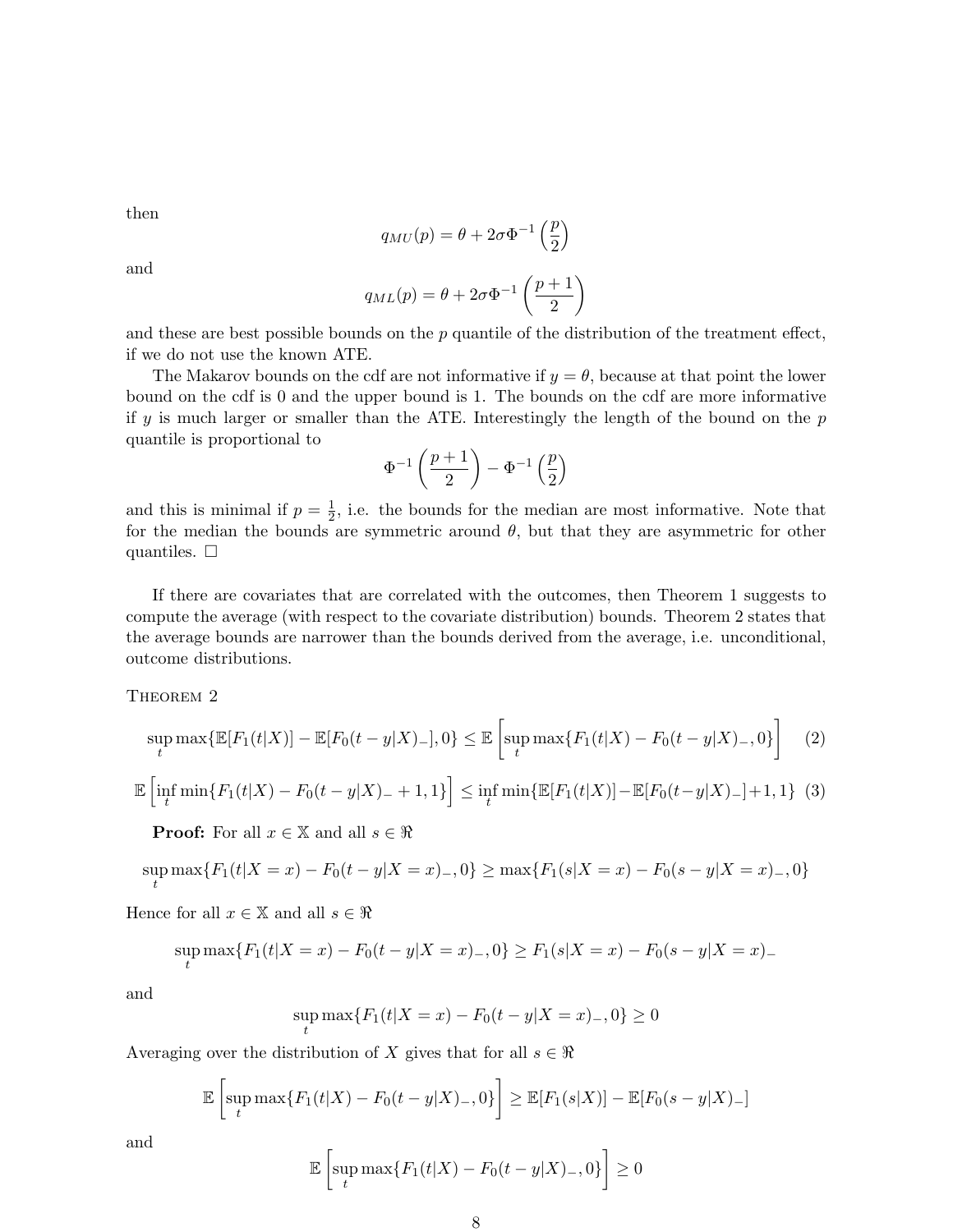Hence for all  $s \in \Re$ 

$$
\mathbb{E}\left[\sup_{t}\max\{F_{1}(t|X)-F_{0}(t-y|X)_{-},0\}\right]\geq\max\{\mathbb{E}[F_{1}(s|X)]-\mathbb{E}[F_{0}(s-y|X)_{-}],0\}
$$

so that we obtain (2). The proof of inequality (3) is analogous.  $\Box$ 

The theorem shows that the average Makarov bounds are more informative than the Makarov bounds on the average distribution. This means that even in a randomized experiment covariate information can be useful in narrowing the bounds on the cdf and the quantiles of the treatment effect distribution. The next example illustrates the role of averaging for normal outcome distributions.

Example 2: Mixture of normals with the same variance.

We assume that the outcome distributions are a two-component mixture of normal distributions

$$
Y_{kl} \sim N(\mu_{kl}, \sigma^2)
$$
  $k = 0, 1, l = 1, 2$ 

Define  $\theta_l = \mu_{1l} - \mu_{0l}$ ,  $l = 1, 2$  and without loss of generality we assume  $\theta_1 < \theta_2$ . The fraction in the population with ATE  $\theta_l$  is  $r_l, l = 1, 2$  with  $r_1 + r_2 = 1$ . The average lower Makarov bound as in  $(1)$  is

$$
G_{ML}(y) = 0
$$
  
\n
$$
= r_1 \left( 2\Phi \left( \frac{y - \theta_1}{2\sigma} \right) - 1 \right)
$$
  
\n
$$
= 2 \left( r_1 \Phi \left( \frac{y - \theta_1}{2\sigma} \right) + r_2 \Phi \left( \frac{y - \theta_2}{2\sigma} \right) \right) - 1
$$
 if  $y \ge \theta_2$ 

and the average upper Makarov bound is

$$
G_{MU}(y) = 2\left(r_1\Phi\left(\frac{y-\theta_1}{2\sigma}\right) + r_2\Phi\left(\frac{y-\theta_2}{2\sigma}\right)\right) \quad \text{if } y < \theta_1
$$

$$
= r_1 + 2r_2\Phi\left(\frac{y-\theta_2}{2\sigma}\right) \quad \text{if } \theta_1 \le y < \theta_2
$$

$$
= 1 \quad \text{if } y \ge \theta_2
$$

The average outcome distribution is a mixture of normals and the bounds do not have a closed form solution in that case. We consider an example with  $\sigma = 3, \mu_{01} = \mu_{11} = 1$  so that  $\theta_1 = 0$ and  $\mu_{02} = 0, \mu_{12} = 2$  so that  $\theta_1 = 2$ . Also  $r_1 = r_2 = .5$  so that the ATE is 1. Note that averaging improves the bounds in the interval  $[0, 2] = [\theta_1, \theta_2]$ , but not outside this interval. In this example the variation in  $\mu$  explains a fraction .25/9 = .028 of the variation in the outcomes.  $\Box$ 

### Example 3: Dummy outcome distributions.

The Makarov bounds also apply of the outcome distribution is discrete. Here we consider the special case that both  $Y_0$  and  $Y_1$  are 0-1 variables with  $Pr(Y_0 = 1) = p_0$  and  $Pr(Y_1 = 1) = p_1$ . In this case it is possible to derive the bounds on the distribution of  $Y_1 - Y_0$  directly, because this distribution has only three points of support -1,0,1. We verify that these bounds are equal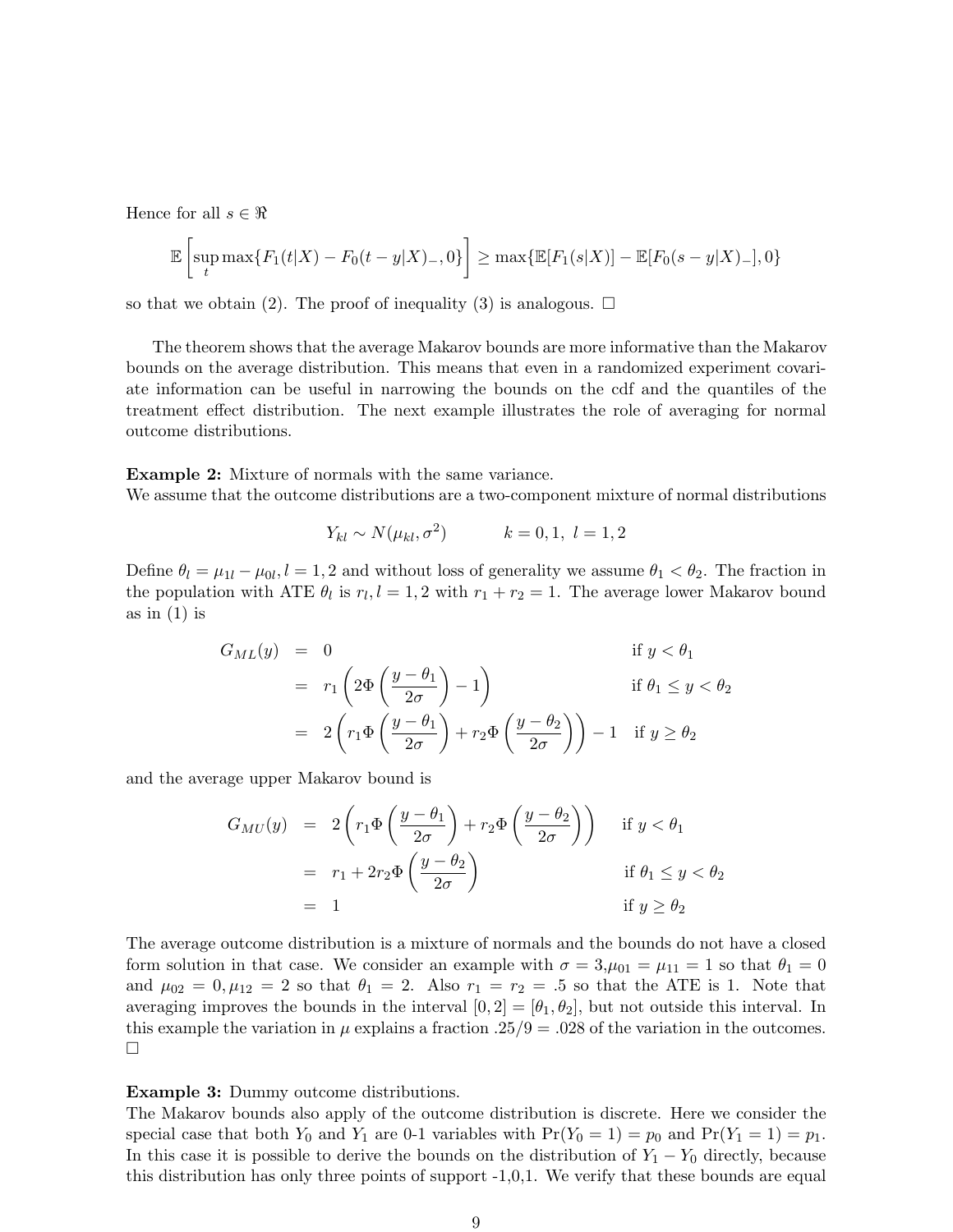Fig 1. Average Makarov bounds and Makarov bounds for the average population: Normal two-point mixture with  $\theta_1 = 0, \theta_2 = 2$ .



to the Makarov bounds. Also in this case the bounds are uniformly sharp so that knowledge of the ATE  $p_1 - p_0$  does not change the bounds.

We first obtain bounds on  $Pr(Y_1 - Y_0 = -1) = Pr(Y_0 = -1, Y_1 = 1)$ . Because of this equality we have the bounds (use the Bonferroni inequality for the lower bound)

$$
\max\{p_0 - p_1, 0\} \le \Pr(Y = -1) \le \min\{1 - p_1, p_0\}
$$

The bounds are summarized in Figure 2. Above the 45 degree line the ATE is positive and below it the ATE is negative. Note that for instance, if the ATE is positive, then less than half of the population is harmed (negative treatment effect) by the treatment. Actually, for the bounds for  $Pr(Y = 1)$  imply that if the treatment effect is negative, then less than half of the population benefits (positive treatment effect) from the treatment.

To show that these bounds are indeed Makarov bounds we define

$$
U(t) = \min\{F_1(t) - F_0(t+1) - 1, 1\}
$$

and

$$
L(t) = \max\{F_1(t) - F_0(t+1) \}, 0\}
$$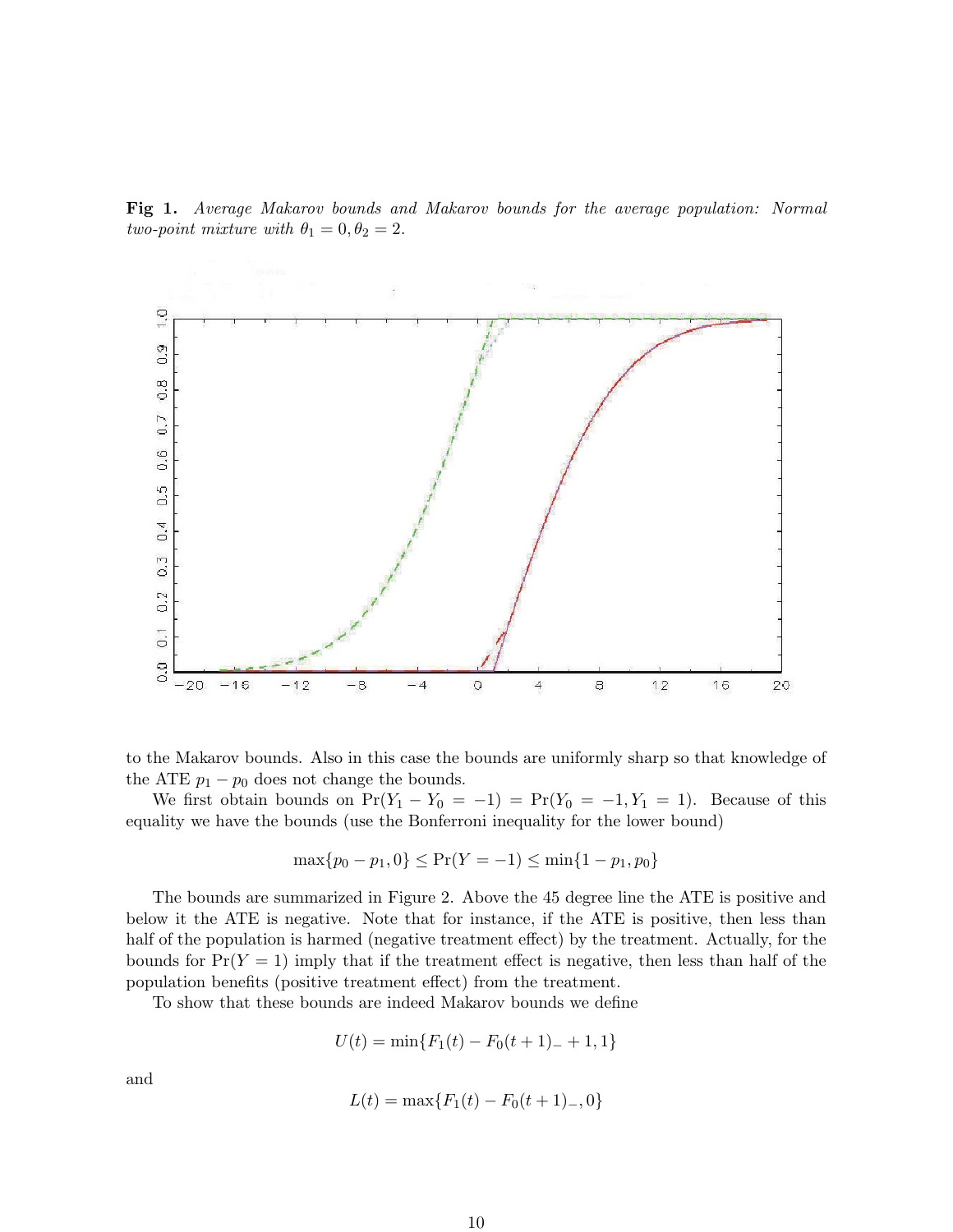Fig 2. Bounds on  $Pr(Y = -1)$  for 0-1 outcome variables



so that

$$
U(t) = 1 \t t \le -1
$$
  
=  $p_0$  -1 < t < 0  
=  $\min\{p_0 + 1 - p_1, 1\} \ge p_0$  t = 0  
= 1 - p<sub>1</sub> 0 < t < 1  
= 1 t \ge 1

and

$$
L(t) = 0 \t\t\t t < 0
$$
  
= max{ $p_0 - p_1, 0$ } \t\t\t $t = 0$   
= 0 \t\t\t $t > 0$ 

By taking the inf and sup over  $t$  we get the upper and lower Makarov bounds that are equal to the bounds derived before.

For  $Pr(Y = 1) = Pr(Y_0 = 0, Y_1 = 1)$  we obtain

$$
\max\{p_1 - p_0, 0\} \le \Pr(Y = 1) \le \min\{p_1, 1 - p_0\}
$$

Because  $Pr(Y = 1) = 1 - Pr(Y \le 0)$  we can show that these bounds are Makarov bounds by substitution of the Makarov bounds on  $\Pr(Y\leq 0)$  . Finally, because  $\Pr(Y=0)=1-\Pr(Y=0)$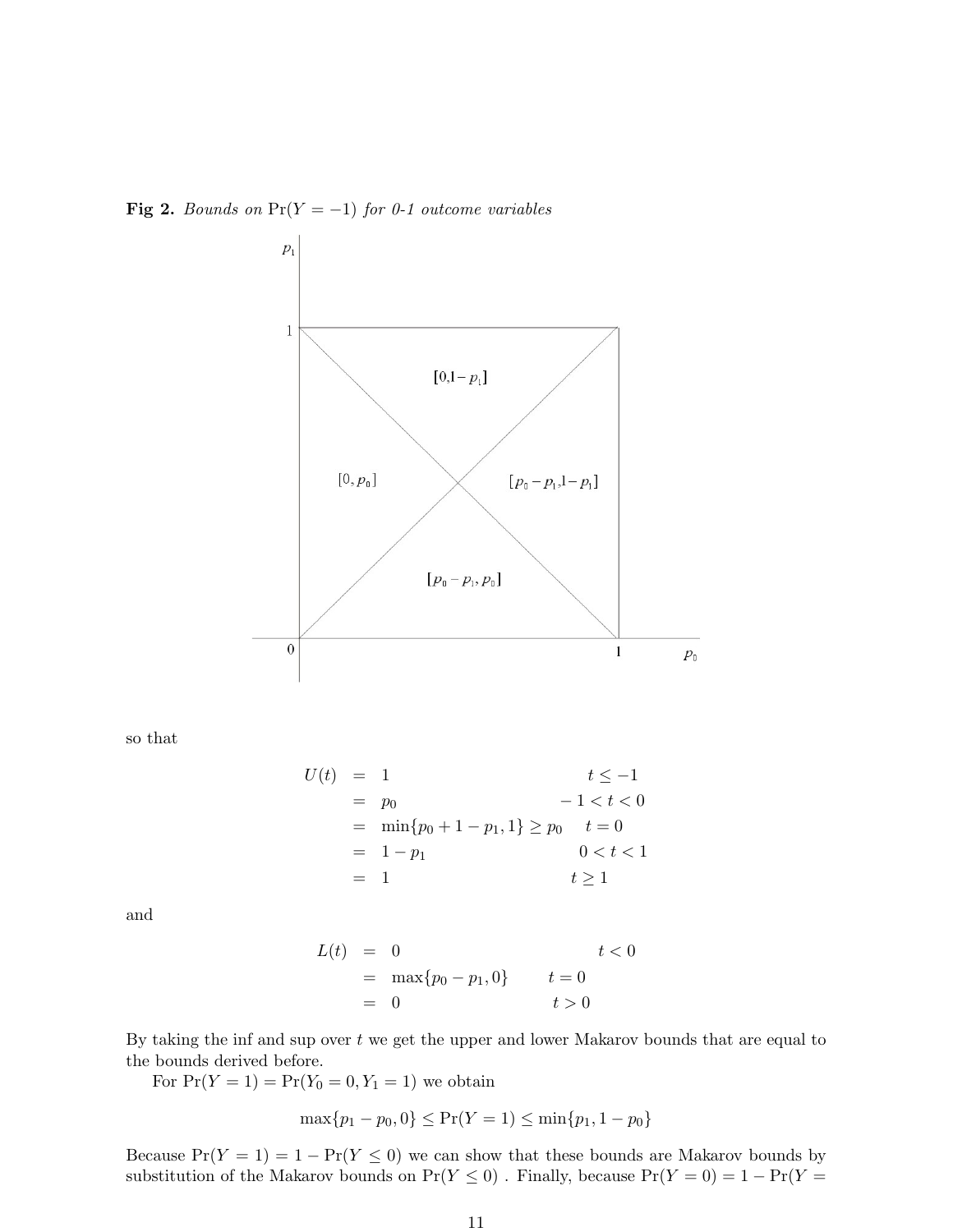$-1$ ) – Pr(Y = 1) we have the following bounds

$$
1 - \min\{1 - p_1, p_0\} - \min\{p_1, 1 - p_0\} \le \Pr(Y = 0) \le 1 - \max\{p_0 - p_1, 0\} - \max\{p_1 - p_0, 0\}
$$

which are again equal to the Makarov bounds.

Let  $Y^*$  be a random variable with values  $-1,0,1$  and

$$
Pr(Y^* = -1) = max{p_0 - p_1, 0}
$$
  
\n
$$
Pr(Y = 0) = 1 - max{p_0 - p_1, 0} - max{p_1 - p_0, 0}
$$
  
\n
$$
Pr(Y^* = 1) = max{p_1 - p_0, 0}
$$

This distribution is inside the Makarov bounds and equal to the lower bound on the probability  $Pr(Y = -1)$  and  $Pr(Y = 1)$  and the upper bound on the probability of  $Pr(Y = 0)$ . Moreover,

$$
E(Y^*) = p_1 - p_0
$$

so that the mean is equal to the ATE. Hence, there is a joint distribution of  $Y_0, Y_1$  with the given marginals that coincides with the lower, upper, and lower bounds of the probabilities. This distribution is the same for all values of Y . An analogous construction gives a distribution with mean equal to the ATE that coincides with the upper, lower and upper bounds of the probabilities  $Pr(Y = y)$ . This implies that the Makarov bounds in this case are best possible.

The construction of the bounding distributions is similar to that used in the next section, be it that here we do not obtain an improvement. The case of dummy outcomes is special and the results do not extend to the general discrete case.

# 4 Improved Bounds on the Quantiles of the Distribution of Treatment Effects

We argued that the Makarov bounds are pointwise sharp, because for any value of the individual treatment effect there is a joint distribution of  $Y_0, Y_1$  such that the cdf of  $Y_1 - Y_0$  is equal to the lower Makarov bound, and the same holds for the upper bound. However, in Example 1 the mean of the lower bound distribution is larger than  $\mu_1 - \mu_0$  while the mean of the upper bound distribution is larger than  $\mu_1 - \mu_0$ . In general the Makarov bounds do do incorporate the mean of the treatment effect distribution which is known from the marginal means of  $Y_0$ and  $Y_1$ . Actually the mean is the only feature of the treatment effect distribution that can be recovered from the marginal outcome distributions. Formally, for any non-constant function h the moment  $\mathbb{E}[h(Y_1 - Y_0)]$  is a functional of the marginal distributions of  $Y_1$  and  $Y_0$  if and only if  $h$  is the identity function (or a linear transformation of the identity function with known coefficients). As far as we know the fact that the Makarov bounds do not incorporate the information on the mean treatment effect has not been noticed in the literature on bounds on the distribution of sums of random variables. If we observe covariates that are correlated with the outcomes, then the conditional Makarov bounds do not account for the information in the conditional treatment effect  $\mathbb{E}[Y_1 - Y_0|X=x]$ .

In this section we show how we can use the ATE to improve the Makarov bounds on the quantiles of the treatment effect distribution. In Section 4 we discuss an analogous procedure to improve the Makarov bounds on the cdf. The latter bounds can be inverted to obtain improved bounds on the quantiles. It turns out that the resulting bounds are the same as the improved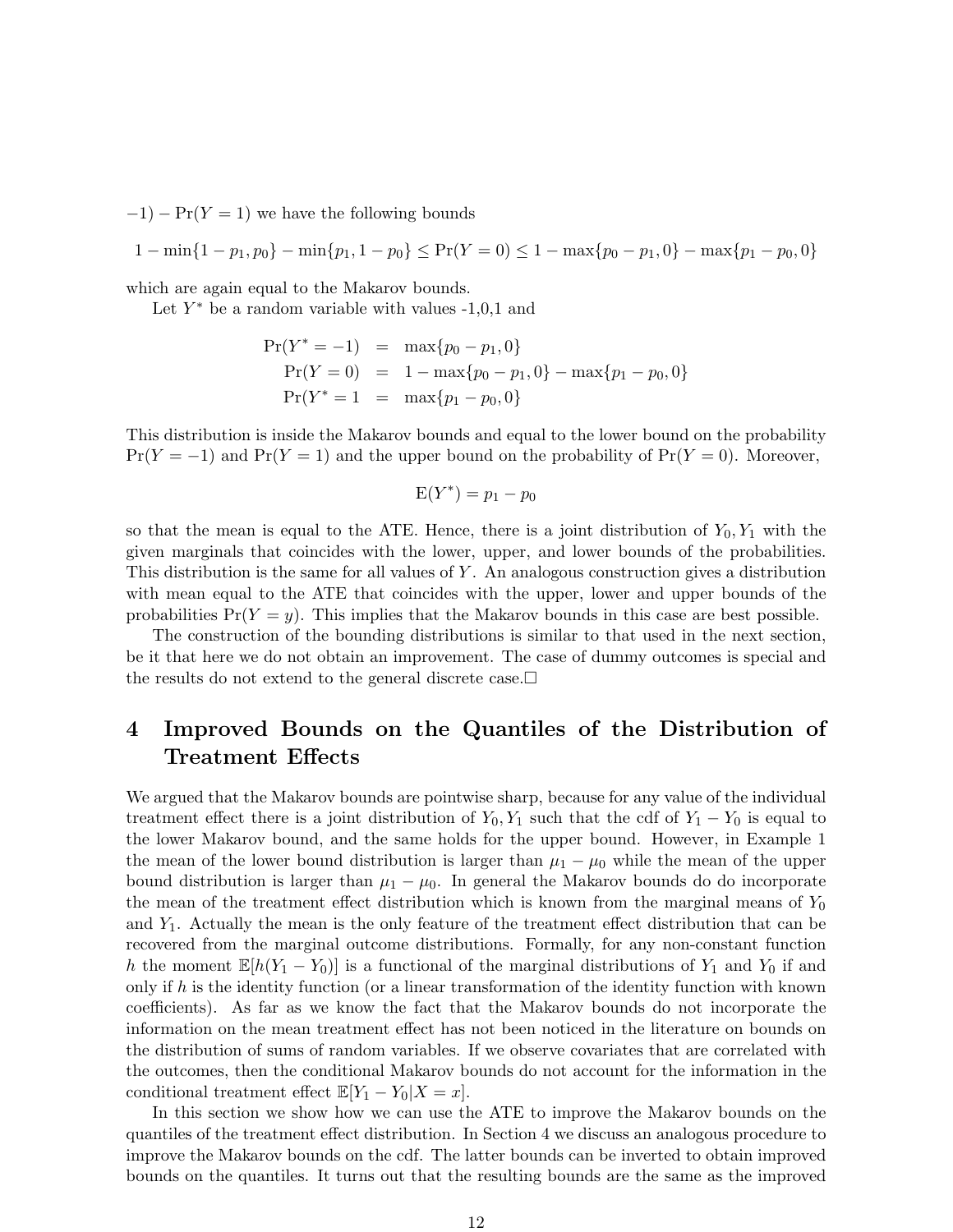bounds on the quantiles derived in this section. We discuss the improvement procedure for the quantiles separately for expository purposes. A drawback of improving the quantiles is that with covariates we obtain bounds on the conditional quantiles, and there is no obvious way to obtain bounds on the unconditional quantiles from these bounds. However, the improved bounds on the conditional cdf can be averaged to obtain bounds on the unconditional cdf that can be inverted to obtain bounds on the unconditional quantiles. For this reason omit the covariates in the derivation of the improved bounds on the quantiles.

The derivation of the improved bounds is based on the fact that if the distribution of  $Z_1$ first order stochastically dominates that of  $Z_2$  then for any increasing function  $\phi$ ,  $E(\phi(Z_1)) \ge$  $E(\phi(Z_2))$  provided that the expectations exist (e.g. Shaked and Shanthikumar, 1994, p. 4). In the sequel we assume that all (conditional) expectations exist. We fix the index  $0 < p < 1$  of the quantile of the distribution of  $Y_1 - Y_0$  that will be bounded. We denote this quantile by  $q_{Y_1-Y_0}(p)$ . Initially we have the bounds

$$
q_{MU}(p) \leq q_{Y_1 - Y_0}(p) \leq q_{LU}(p)
$$

with  $q_{Mk}(p) = \inf \{y | G_{Mk}(y) \geq p\}$  for  $k = L, U$ . The labelling of the bounds seems counterintuitive, but the subscripts indicate that the lower bound is the  $p$  quantile of the upper Makarov bound on the cdf (see Figure 2). These bounds are pointwise, i.e. for a given  $p$ , sharp in the same sense as the Makarov bounds, i.e. there is a joint distribution of  $Y_0, Y_1$  with marginal cdf-s equal to  $F_0, F_1$  such that the cdf of  $Y_1 - Y_0$  has p quantile  $q_{MU}(p)$ . This joint distribution is obtained by the construction of Frank, Nelsen, and Schweizer(1987) with  $y = q_{MU}(p)$ . The upper bound is also sharp in this sense.

In general the upper and lower bound distributions will not have a mean equal to  $E(Y_1-Y_0)$ . The question is whether this additional information gives narrower bounds on the  $p$  quantile  $q_{Y_1-Y_0}(p)$ . To investigate this we first construct distributions that have p quantile equal to  $q_{MU}(p)$  and  $q_{ML}(p)$  and are have the largest and smallest cdf, in the sense of first order stochastic domination, with these  $p$  quantiles, and that also are within the Makarov bounds. The largest cdf  $G_{pL}$  is

$$
G_{pL}(y) = G_{ML}(y) \t y < q_{MU}(p)
$$
  
= p \t q\_{MU}(p) \le y < q\_{ML}(p)  
= G\_{ML}(y) \t y \ge q\_{ML}(p)

The smallest he cdf  $G_{pU}$  is

$$
G_{pU}(y) = G_{MU}(y) \t y < q_{MU}(p)
$$
  
= p \t q\_{MU}(p) \le y < q\_{ML}(p)  
= G\_{MU}(y) \t y \ge q\_{ML}(p)

The construction is illustrated in Figure 3. The labelling of these cdf-s indicates the Makarov bound that they must follow to achieve the objective of having a mean greater than the ATE for  $G_{pL}$ , i.e.  $G_{ML}$ , and less than the ATE for  $G_{pU}$ , i.e.  $G_{MU}$ . The next step is to compute the mean of the distributions with cdf  $G_{pL}$  and  $G_{pU}$ . The corresponding distributions are mixed discrete-continuous. For the continuous part we use the fact that for any continuous random variable Z with support  $z, \overline{z}$  and cdf  $F_Z$ 

$$
E(Z) = \int_0^{\overline{z}} (1 - F_Z(z)) dz - \int_{\underline{z}}^0 F_Z(z) dz
$$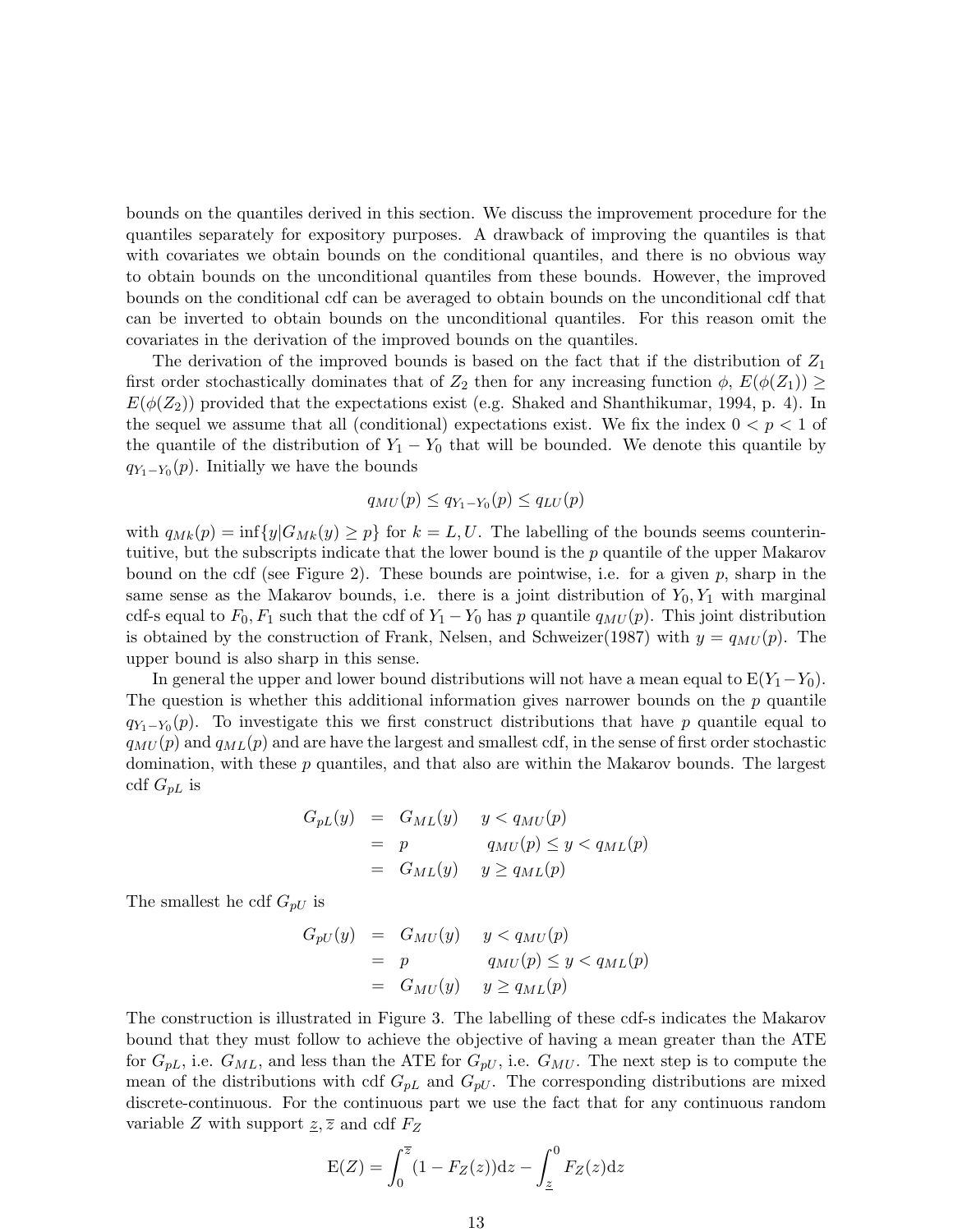

**Fig 3.** Largest cdf  $G_{pL}$  and smallest cdf  $G_{pU}$  consistent with Makarov bounds on the p quantile

First, we consider  $G_{pL}$ . The corresponding distribution has an atom at  $q_{MU}(p)$  and the probability of this point is  $p - G_{ML}(q_{MU}(p))$ . To compute the mean we take the average of the mean of the distribution truncated from above at  $q_{MU}(p)$ , the mean of the distribution truncated from below at  $q_{ML}(p)$ , and  $q_{MU}(p)$  with weights  $G_{ML}(q_{MU}(p))$ , 1 – p, and p –  $G_{ML}(q_{MU}(p))$ , respectively. Note that the interval  $[q_{MU}(p), q_{LU}(p)]$  has probability 0 in the distribution with cdf  $G_{pL}$ . The truncated means are

$$
\frac{1}{G_{ML}(q_{MU}(p))} \left( \int_0^{\max\{q_{MU}(p),0\}} (1 - G_{ML}(y)) dy - \int_{-\infty}^{\min\{q_{MU}(p),0\}} G_{ML}(y) dy \right)
$$

and

$$
\frac{1}{1-p} \left( \int_{\max\{q_{ML}(p),0\}}^{\infty} (1 - G_{ML}(y)) dy - \int_{\min\{q_{ML}(p),0\}}^{0} G_{ML}(y) dy \right)
$$

Hence

$$
\mu_{pL} = (p - G_{ML}(q_{MU}(p)))q_{MU}(p) + \int_0^{\max\{q_{MU}(p), 0\}} (1 - G_{ML}(y))dy - \int_{-\infty}^{\min\{q_{MU}(p), 0\}} G_{ML}(y)dy +
$$

$$
\int_{\max\{q_{ML}(p), 0\}}^{\infty} (1 - G_{ML}(y))dy - \int_{\min\{q_{ML}(p), 0\}}^{0} G_{ML}(y)dy
$$

An analogous argument gives

$$
\mu_{pU} = (G_{MU}(q_{ML}(p)) - p)q_{ML}(p) + \int_0^{\max\{q_{MU}(p), 0\}} (1 - G_{MU}(y)) dy - \int_{-\infty}^{\min\{q_{MU}(p), 0\}} G_{MU}(y) dy + \int_{\max\{q_{ML}(p), 0\}}^{\infty} (1 - G_{MU}(y)) dy - \int_{\min\{q_{ML}(p), 0\}}^0 G_{MU}(y) dy
$$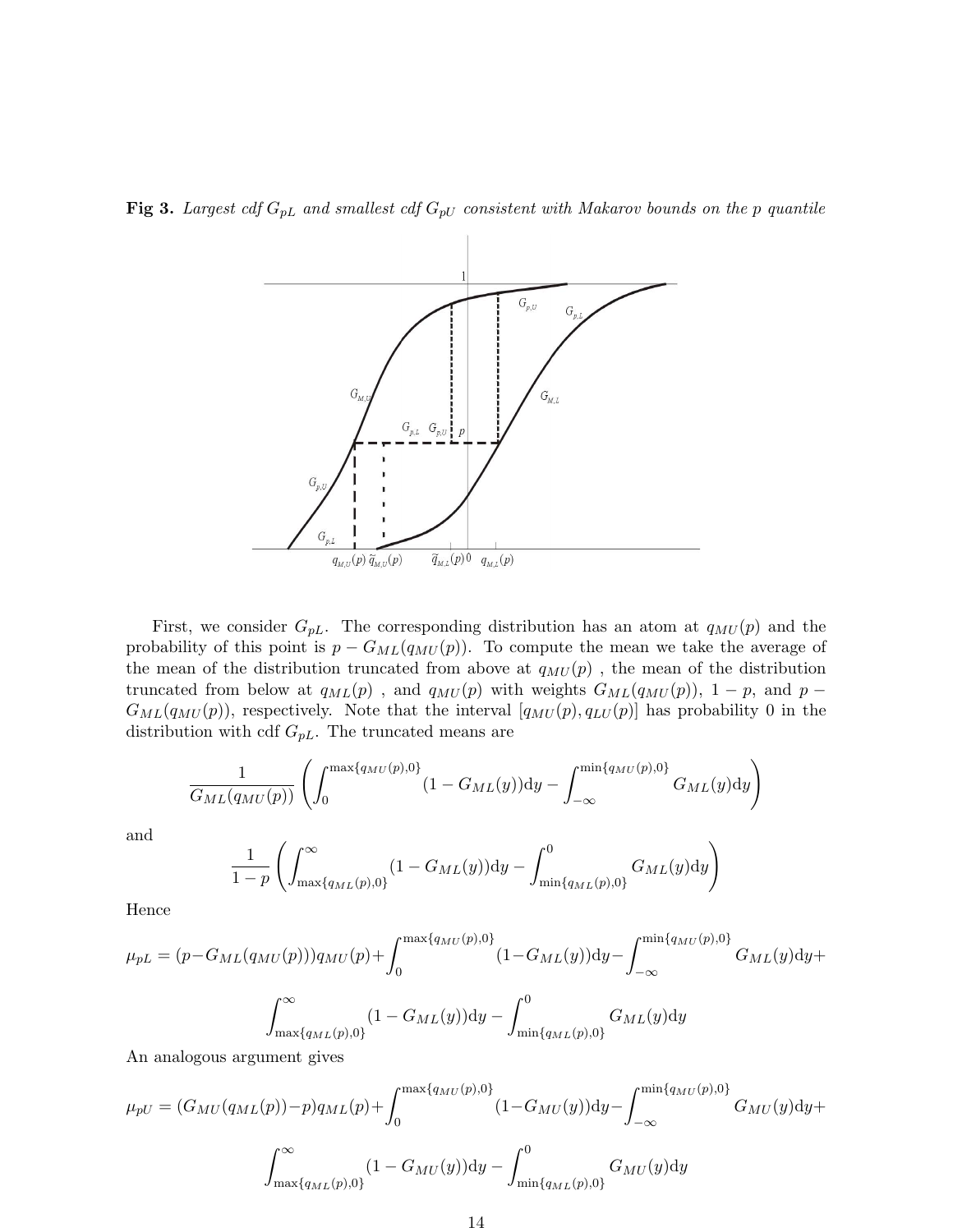Now we distinguish between two cases: (i)  $\mu_{pL} \geq \mathbb{E}(Y_1 - Y_0)$ , and (ii)  $\mu_{pL} < \mathbb{E}(Y_1 - Y_0)$ . In case (i) there exists a cdf within the Makarov bounds that goes through the lower bound on the  $p$ quantile and has a mean equal to  $\mathbb{E}(Y_1-Y_0)$ . In case (ii) such a cdf does not exist. The only way to obtain a cdf of a distribution with a mean equal to the ATE is to move the lower bound on the p quantile to the right, i.e. to move the atom in the  $G_{pL}$  distribution to the right. Because the mean of the  $G_{ML}$  distribution is larger than the ATE, there is a lower bound  $\tilde{q}_{MU}(p)$  such that the corresponding distribution has mean equal to the ATE. An analogous argument gives the expression for the improved upper bound and the condition for improvement.

The adjusted bounds on  $q_{Y_1-Y_0}(p)$  are

$$
\tilde{q}_{MU}(p) \le q_{Y_1 - Y_0}(p) \le \tilde{q}_{ML}(p)
$$

with  $\tilde{q}_{MU}(p) \geq q_{MU}(p)$  the solution to

$$
(p - G_{ML}(\tilde{q}_{MU}(p)))\tilde{q}_{MU}(p) - (p - G_{ML}(q_{MU}(p)))q_{MU}(p) + \int_{\max\{q_{MU}(p), 0\}}^{\max\{\tilde{q}_{MU}(p), 0\}} (1 - G_{ML}(y))dy - \int_{\min\{q_{MU}(p), 0\}}^{\min\{\tilde{q}_{MU}(p), 0\}} G_{ML}(y)dy = \max\{E(Y_1 - Y_0) - \mu_{pL}, 0\}
$$

and  $\tilde{q}_{ML}(p) \leq q_{ML}(p)$  the solution to

$$
(G_{MU}(q_{ML}(p)) - p)q_{ML}(p) - (G_{MU}(\tilde{q}_{ML}(p)) - p)\tilde{q}_{ML}(p) + \int_{\max\{q_{MU}(p), 0\}}^{\max\{q_{MU}(p), 0\}} (1 - G_{MU}(y)) dy - \int_{\min\{\tilde{q}_{MU}(p), 0\}}^{\min\{q_{MU}(p), 0\}} G_{MU}(y) dy = \max\{\mu_{pU} - E(Y_1 - Y_0), 0\}
$$

Note that the information on the mean only gives improved bounds if the right-hand side of the equations is positive.

Because the lower bound  $\tilde{q}_{MU}(p)$  is the p quantile of a cdf with mean  $E(Y_1 - Y_0)$  that is within the Makarov bounds and that by construction is the largest cdf within these bounds with p quantile  $\tilde{q}_{MU}(p)$  and mean  $E(Y_1 - Y_0)$ , the adjusted lower bound is best possible for the p quantile. The same argument establishes that the adjusted upper bound is best possible.

Example 1, continued: Difference of normals with the same variance.

As discussed in Section 3 the Makarov bounds on the p quantile are

$$
q_{M,U}(p) = \theta + 2\sigma\Phi^{-1}\left(\frac{p}{2}\right)
$$

and

$$
q_{M,L}(p) = \theta + 2\sigma \Phi^{-1}\left(\frac{p+1}{2}\right)
$$

and these are best possible, if we do not use the known ATE. Can these bounds be improved if we know the ATE? We assume without loss of generality that  $\theta \geq 0$ . This implies that  $q_{ML}(p) \geq \theta \geq 0$ . Also we consider the case that  $q_{MU}(p) \leq 0$  which is equivalent to

$$
\frac{\theta}{\sigma} \leq -2\Phi^{-1}\left(\frac{p}{2}\right)
$$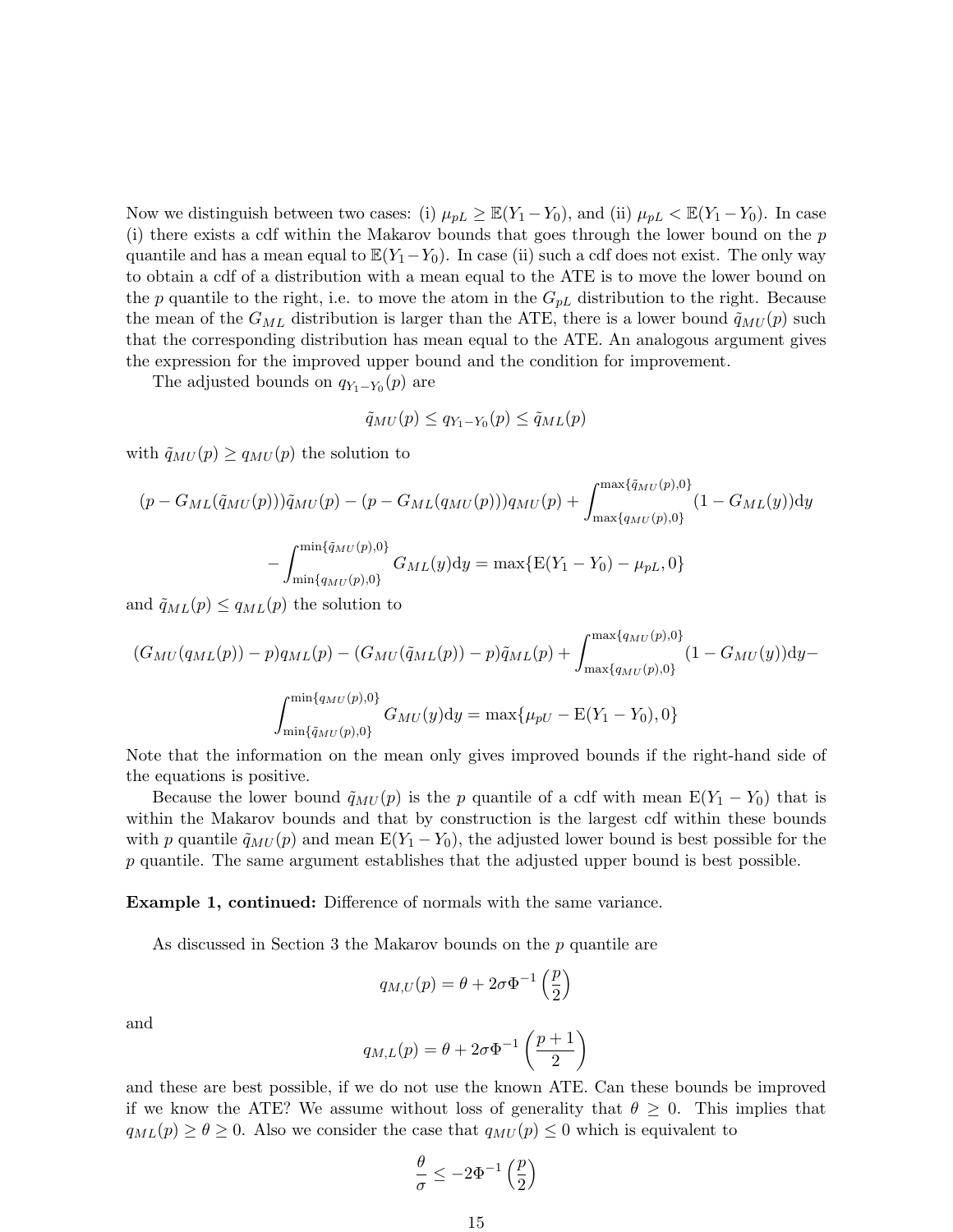| $\boldsymbol{p}$ | $H_L(p)$ | $H_U(p)$ |
|------------------|----------|----------|
| .10              | 1.14     | 1.43     |
| .20              | 0.78     | 1.08     |
| .30              | 0.46     | 0.76     |
| .40              | 0.15     | 0.46     |
| .50              | $-.16$   | .16      |
| ,60              | -.46     | -.15     |
| .70              | $-.76$   | -.46     |
| .80              | $-1.08$  | -.78     |
| .90              | -1.43    | $-1.14$  |

This restrictions yields simple explicit expressions for the improved bounds. In most cases the ATE is small relative to the standard deviation of the outcome distribution, so that this seems to be the relevant case. If the ratio of the ATE and the standard deviation of the outcome distribution is less than .2, this case covers up to the 92-th percentile and if this ratio is less than .1 up it covers up to the 96-th percentile.

If the restriction is met we have

$$
\mu_{pL} = p\theta + \sigma \left( 2p\Phi^{-1} \left( \frac{p}{2} \right) - 2(1-p)\Phi^{-1} \left( \frac{p+1}{2} \right) + 4\phi \left( \Phi^{-1} \left( \frac{p+1}{2} \right) \right) \right)
$$

and

$$
\mu_{pU} = (1-p)\theta + \sigma \left(2(1-p)\Phi^{-1}\left(\frac{p+1}{2}\right) + 2p\Phi^{-1}\left(\frac{p}{2}\right) - 4\phi\left(\Phi^{-1}\left(\frac{p}{2}\right)\right)\right)
$$

We define

$$
H_L(p) = \frac{1}{p} \left( 2(1-p)\Phi^{-1} \left( \frac{p+1}{2} \right) + 2p\Phi^{-1} \left( \frac{p}{2} \right) - 4\phi \left( \Phi^{-1} \left( \frac{p}{2} \right) \right) \right)
$$

and

$$
H_U(p) = \frac{1}{1-p} \left( 2(1-p) \Phi^{-1} \left( \frac{p+1}{2} \right) + 2p \Phi^{-1} \left( \frac{p}{2} \right) - 4\phi \left( \Phi^{-1} \left( \frac{p}{2} \right) \right) \right)
$$

It can be shown that  $H_L(p) \leq H_U(p)$  and that the lower bound  $q_{MU}(p)$  on the p quantile can be improved iff

$$
\frac{\theta}{\sigma} \geq H_L(p)
$$

The upper bound  $q_{ML}(p)$  can be improved if

$$
\frac{\theta}{\sigma} \leq H_U(p)
$$

The table gives  $H_L(p)$  and  $H_U(p)$  for selected values of p.

Now assume that  $\frac{\theta}{\sigma} = .10$ . In that case both the upper and lower bound on the median of the treatment effect distribution can be improved. For lower quantiles only the upper bound is improved by knowledge of the ATE while for lower quantiles only the lower bound is improved. As an illustration consider  $\theta = 1$  and  $\sigma = 10$ . Then the Makarov bounds on the median are  $[-12.48, 14.48]$ . The improved lower bound is  $-12.48 + 2.56 = -9.92$ . The improved upper bound is  $14.48 - 0.56 = 13.92$ . □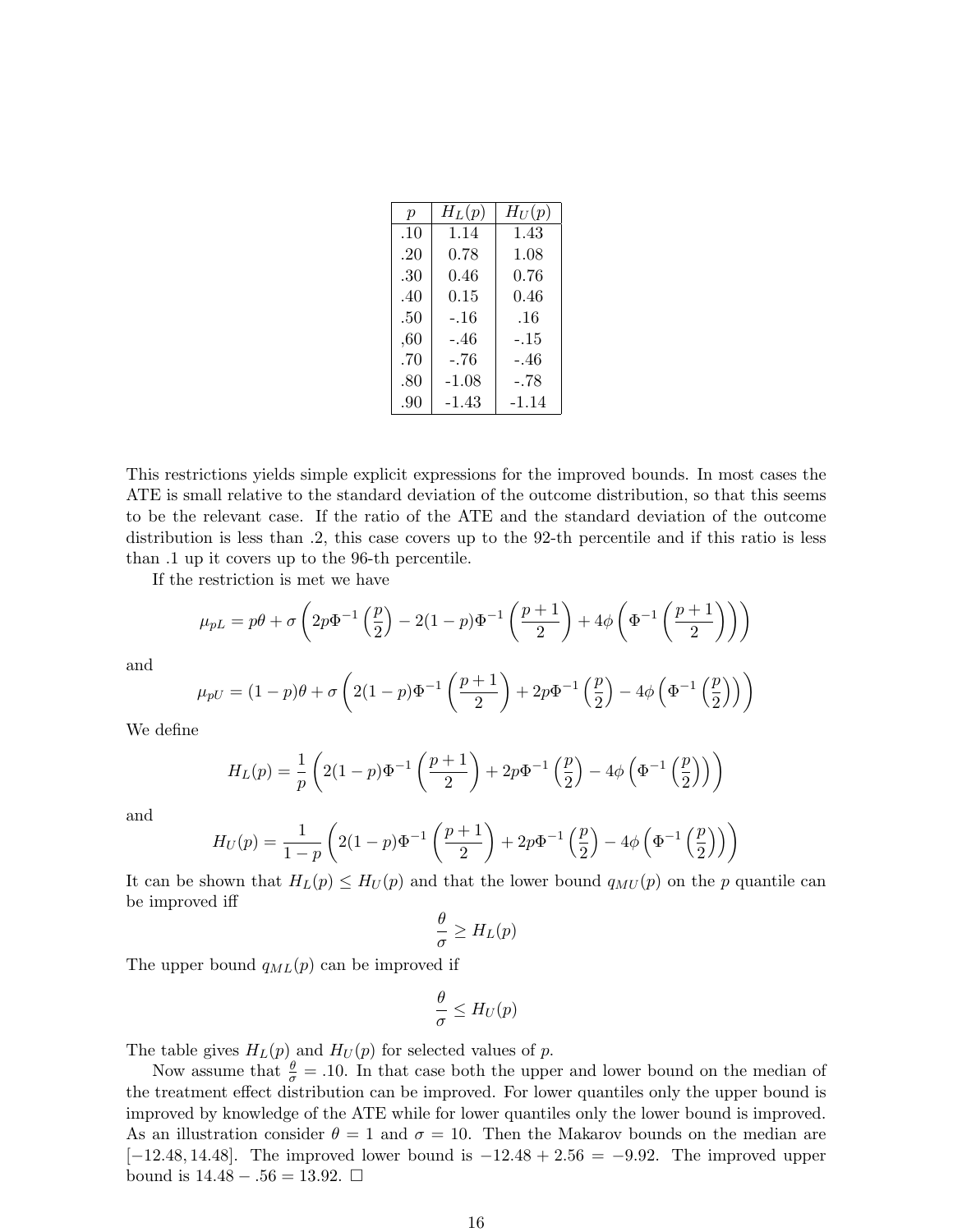# 5 Improved Bounds on the Distribution Function of the Treatment Effect Distribution

We can also use knowledge of the ATE to improve the bounds on the cdf of the treatment effect distribution. For instance,in the case that the outcome is valued positively, it is important to know which fraction of the population is harmed by the intervention, i.e.  $G(0)$ . As noted above we can average the improved bounds. Hence we improve the conditional Makarov bounds.

The conditional Makarov bounds on the cdf of the treatment effect distribution in  $y_0$  given  $X = x$  are

$$
G_{ML}(y_0|x) \equiv \sup_t \max\{F_1(t|x) - F_0(t - y_0|x) - 0\} \le G(y_0|x) \le
$$
  

$$
\inf_t \min\{F_1(t|x) - F_0(t - y_0|x) - 1, 1\} \equiv G_{MU}(y_0|x)
$$

As in the case of bounds on a quantile we note that the bounds do not take into account the known (conditional) ATE. For the upper bound  $G_{ML}(y_0|x)$  we construct the largest, in the sense of first order stochastic domination, cdf  $G_{y_0U}$  inside the Makarov bounds that passes through this upper bound. For the lower bound we find the smallest cdf  $G_{y0L}$  inside the Makarov bounds that passes through the upper bound on the conditional cdf. We have

Fig 4. Smallest cdf  $G_{y_0L}$  and largest cdf  $G_{y_0U}$  consistent with Makarov bounds on the cdf at  $y_0$ 

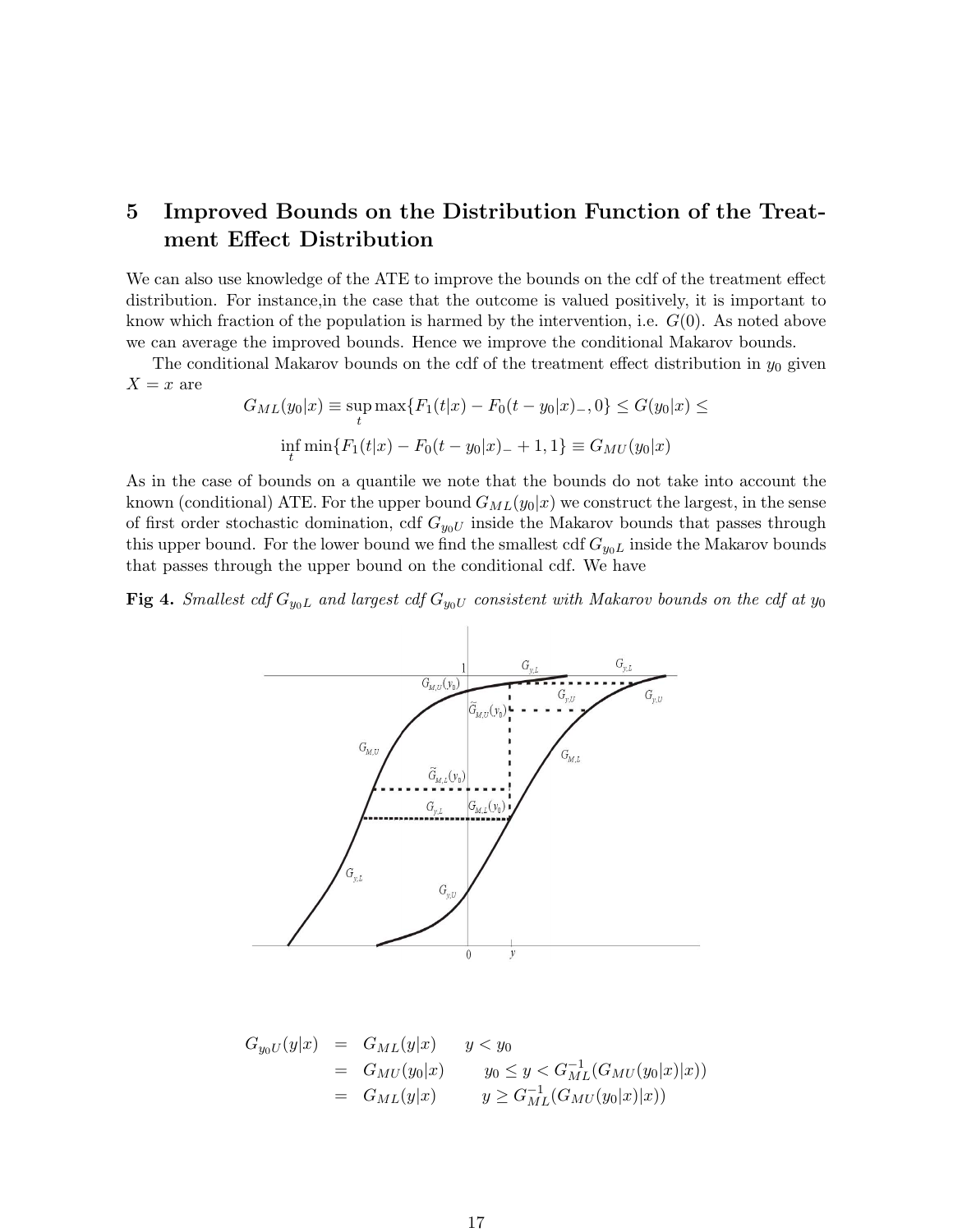and

$$
G_{y_0L}(y|x) = G_{MU}(y|x) \t y < G_{MU}^{-1}(G_{ML}(y_0|x)|x))
$$
  
=  $G_{ML}(y_0|x) \t G_{MU}^{-1}(G_{ML}(y_0|x)|x)) \le y < y_0$   
=  $G_{MU}(y|x) \t y \ge y_0$ 

The distribution  $G_{y_0U}(y|x)$  has an atom at  $y_0$  and gives 0 probability to the interval  $(y_0, G_{ML}^{-1}(G_{ML}(y_0|x)|x))$ . The truncated means of the continuous parts of the distribution are

$$
\frac{1}{1 - G_{MU}(y_0|x)} \left( \int_{\max\{G_{ML}^{-1}(G_{MU}(y_0|x)|x)),0\}}^{ \infty} (1 - G_{ML}(y|x)) dy - \int_{\min\{G_{ML}^{-1}(G_{ML}(y_0|x)|x)),0\}}^{ 0} G_{ML}(y|x) dy \right)
$$

and

$$
\frac{1}{G_{ML}(y_0|x)} \left( \int_0^{\max\{y_0,0\}} (1 - G_{ML}(y|x)) dy - \int_{-\infty}^{\min\{y_0,0\}} G_{ML}(y|x) dy \right)
$$

Hence we have

$$
\mu_{y_0U} = (G_{MU}(y_0|x) - G_{ML}(y_0|x))y_0 + \int_{\max\{G_{ML}^{-1}(G_{MU}(y_0|x)|x)), 0\}}^{\infty} (1 - G_{ML}(y|x))dy
$$

$$
- \int_{\min\{G_{ML}^{-1}(G_{ML}(y_0|x)|x)), 0\}}^{0} G_{ML}(y|x)dy + \int_{0}^{\max\{y_0, 0\}} (1 - G_{ML}(y|x))dy - \int_{-\infty}^{\min\{y_0, 0\}} G_{ML}(y|x)dy
$$

$$
\int_{\min\{G_{ML}^{-1}(G_{ML}(y_0|x)|x)),0\}} \int_0^{x=x_0+y_0} \int_{-\infty}^{x=x_0+y_0} \int_{-\infty}^{x=x_0+y_0} \int_{-\infty}^{x=x_0+y_0} \int_{-\infty}^{x=x_0+y_0} \int_{-\infty}^{x=x_0+y_0} \int_{-\infty}^{x=x_0+y_0} \int_{-\infty}^{x=x_0+y_0} \int_{-\infty}^{x=x_0+y_0} \int_{-\infty}^{x=x_0+y_0} \int_{-\infty}^{x=x_0+y_0} \int_{-\infty}^{x=x_0+y_0} \int_{-\infty}^{x=x_0+y_0} \int_{-\infty}^{x=x_0+y_0} \int_{-\infty}^{x=x_0+y_0} \int_{-\infty}^{x=x_0+y_0} \int_{-\infty}^{x=x_0+y_0} \int_{-\infty}^{x=x_0+y_0} \int_{-\infty}^{x=x_0+y_0} \int_{-\infty}^{x=x_0+y_0} \int_{-\infty}^{x=x_0+y_0} \int_{-\infty}^{x=x_0+y_0} \int_{-\infty}^{x=x_0+y_0} \int_{-\infty}^{x=x_0+y_0} \int_{-\infty}^{x=x_0+y_0} \int_{-\infty}^{x=x_0+y_0} \int_{-\infty}^{x=x_0+y_0} \int_{-\infty}^{x=x_0+y_0} \int_{-\infty}^{x=x_0+y_0} \int_{-\infty}^{x=x_0+y_0} \int_{-\infty}^{x=x_0+y_0} \int_{-\infty}^{x=x_0+y_0} \int_{-\infty}^{x=x_0+y_0} \int_{-\infty}^{x=x_0+y_0} \int_{-\infty}^{x=x_0+y_0} \int_{-\infty}^{x=x_0+y_0} \int_{-\infty}^{x=x_0+y_0} \int_{-\infty}^{x=x_0+y_0} \int_{-\infty}^{x=x_0+y_0} \int_{-\infty}^{x=x_0+y_0} \int_{-\infty}^{x=x_0+y_0} \int_{-\infty}^{x=x_0+y_0} \int_{-\infty}^{x=x_0+y_0} \int_{-\infty}^{x=x_0+y_0} \int_{-\infty}^{x=x_0+y_0} \int_{-\infty}^{x=x_0+y_0
$$

$$
\frac{1}{1-G_{MU}(y_0|x)} \left( \int_{\max\{y_0,0\}}^{\infty} (1-G_{MU}(y|x)) \mathrm{d}y - \int_{\min\{y_0,0\}}^{0} G_{MU}(y|x) \mathrm{d}y \right)
$$

and

$$
\frac{1}{G_{ML}(y_0|x)}\left(\int_{0}^{\max\{G_{MU}^{-1}(G_{ML}(y_0|x)|x)),0\}}(1-G_{MU}(y|x))\mathrm{d}y-\int_{-\infty}^{\min\{G_{MU}^{-1}(G_{ML}(y_0|x)|x)),0\}}G_{MU}(y|x)\mathrm{d}y\right)
$$

Hence we have

$$
\mu_{y_0L} = (G_{MU}(y_0|x) - G_{ML}(y_0|x))y_0 + \int_{\max\{y_0, 0\}}^{\infty} (1 - G_{MU}(y|x))dy - \int_{\min\{y_0, 0\}}^{0} G_{MU}(y|x)dy +
$$

$$
\int_{0}^{\max\{G_{MU}^{-1}(G_{ML}(y_0|x)|x)), 0\}} (1 - G_{MU}(y|x))dy - \int_{-\infty}^{\min\{G_{MU}^{-1}(G_{ML}(y_0|x)|x)), 0\}} G_{MU}(y|x)dy
$$

The improved bounds are

$$
\widetilde{G}_{ML}(y_0|x) \le G(y_0|x) \le \widetilde{G}_{MU}(y_0|x)
$$
\n  
\n(b) the solution to\n
$$
\max\{G_{MU}^{-1}(\widetilde{G}_{ML}(y_0|x)|x)), 0\}
$$

with  $\widetilde{G}_{ML}(y_0|x) \geq G_{ML}(y_0|x)$  the solution to

$$
\left(\widetilde{G}_{ML}(y_0|x) - G_{ML}(y_0|x)\right)y_0 + \int_{\max\{G_{MU}^{-1}(G_{ML}(y_0|x)|x)\},0\}}^{\max\{G_{ML}^{-1}(\widetilde{G}_{ML}(y_0|x)|x)\},0\}} (1 - G_{MU}(y|x))\mathrm{d}y -
$$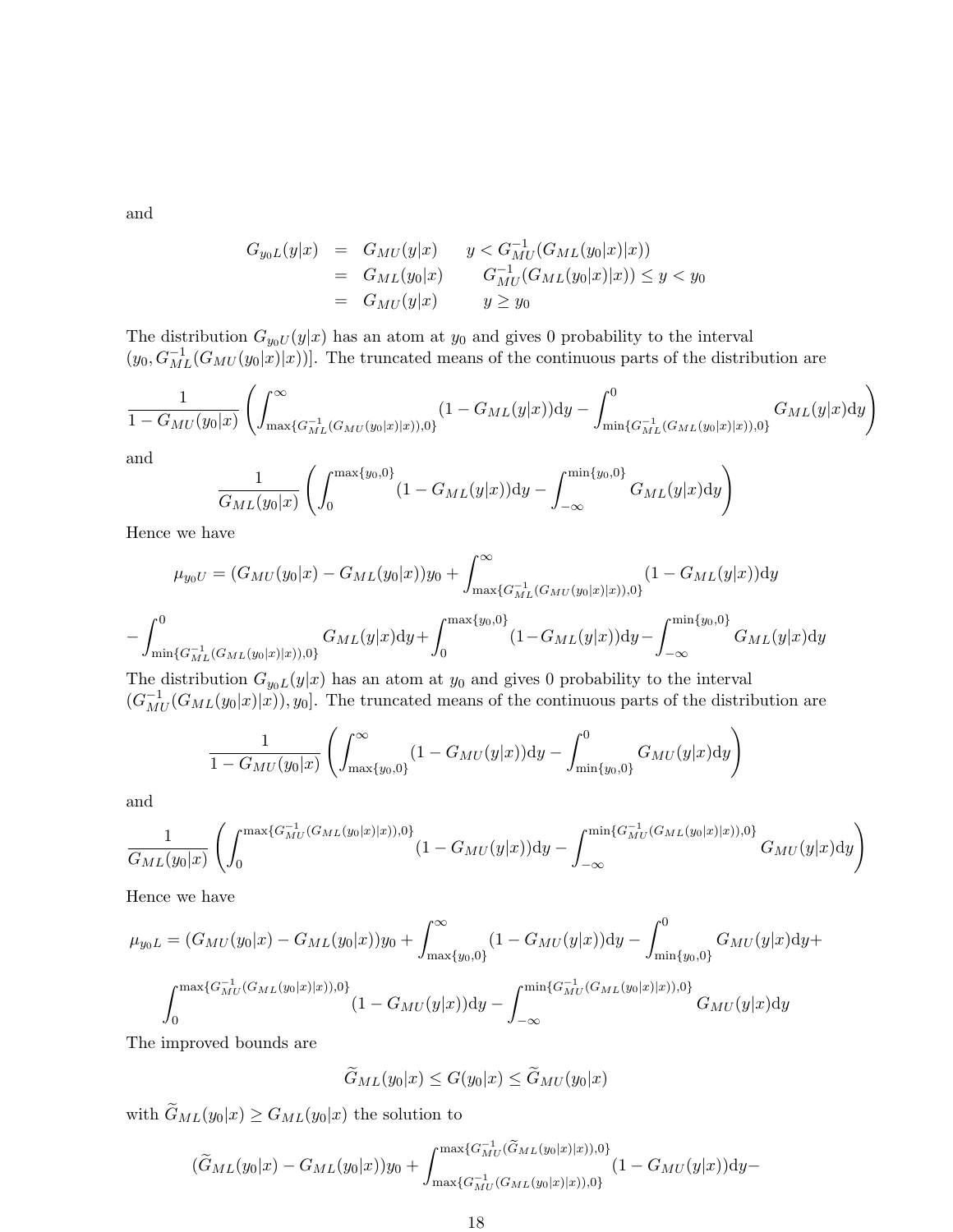$$
\int_{\min\{G_{MU}^{-1}(G_{ML}(y_0|x)|x)),0\}}^{\min\{G_{MU}^{-1}(\widetilde{G}_{ML}(y_0|x)|x)),0\}} G_{MU}(y|x) dy = \max\{\mu_{y_0L} - \mathbb{E}(Y_1 - Y_0),0\}
$$

and  $\widetilde{G}_{MU}(y_0|x) \leq G_{MU}(y_0|x)$  the solution to

$$
(y_0|x) \le G_{MU}(y_0|x) \text{ the solution to}
$$
  
\n
$$
(\widetilde{G}_{MU}(y_0|x) - G_{MU}(y_0|x))y_0 + \int_{\max\{G_{ML}^{-1}(\widetilde{G}_{MU}(y_0|x)|x)),0\}}^{\max\{G_{ML}^{-1}(G_{MU}(y_0|x)|x)),0\}} (1 - G_{ML}(y|x))dy
$$
  
\n
$$
- \int_{\max\{G_{ML}^{-1}(\widetilde{G}_{MU}(y_0|x)|x)),0\}}^{\max\{G_{ML}^{-1}(G_{MU}(y_0|x)|x)),0\}} G_{ML}(y|x)dy = \max\{\mathbb{E}(Y_1 - Y_0) - \mu_{y_0U}, 0\}
$$

Example 1, continued: Difference of normals with the same variance.

Figures 5-7 give the Makarov bounds and the ATE improved bounds for normal outcome distributions. The common standard deviation is  $\sigma = 3$  and the ATE-s are 0, 1 and 2. As noted before the bounds on the cdf can be inverted to obtain bounds on the quantiles. These bounds are identical to the bounds that derived in Section 3.

Note that if  $\theta$  increases the improvement is larger for the upper bound on the cdf or lower bound on the quantiles. For the largest value of the ATE the fraction that is hurt by the intervention is between 0 and .4 for the improved bound but between 0 and .6 for the original Makarov bound. Hence for the improved bound we can conclude that a majority of the population benefits from the intervention.  $\Box$ 

Example 2, continued: Mixture of normals with the same variance.

The setup is as before and we use the same parameter values. Figure 8 gives the improved bounds that use the conditional ATE-s, i.e. the conditional Makarov bounds are improved and averaged over the subpopulations.  $\Box$ 

### REFERENCES

Aakvik, A., J. Heckman, and E. Vytlacil, (2005) "Estimating Treatment Effects for Discrete Outcomes when Responses to Treatment Vary: an application to Norwegian vocational rehabilitation programs," *Journal of Econometrics*, 125, 15-51.

Abadie, A., (2002), "Bootstrap Tests for Distributional Treatment Effects in Instrumental Variable Models," Journal of the American Statistical Association, 97, 284-292.

Abadie, A., (2003), "Semiparametric Instrumental Variable Estimation of Treatment Response Models," Journal of Econometrics, 113, 231-263.

Abadie, A., J. Angrist, and G. Imbens, (2002), "Instrumental Variables Estimates of the Effect of Subsidized Training on the Quantiles of Trainee Earnings," Econometrica, 70, 91-117.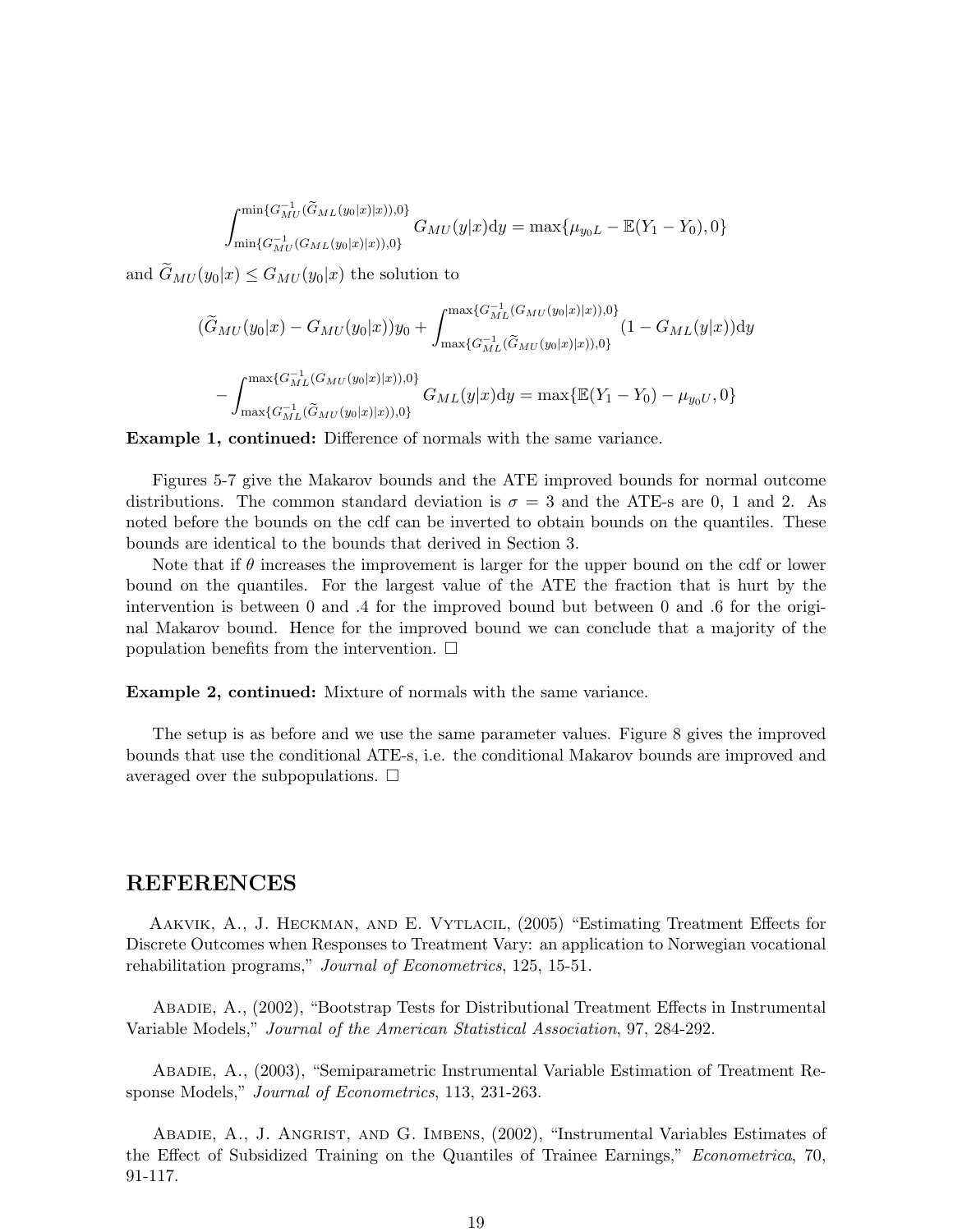Carneiro, P., K. Hansen, and J. Heckman, (2003), "Estimating Distributions of Treatment Effects with an Application to the Returns to Schooling and Measurement of the Effects of Uncertainty on College Choice," International Economic Review, 44, 361-422.

Crump, R., J. Hotz, , G. Imbens, and O. Mitnik, (2006), "Nonparametric Tests for Treatment Effect Heterogeneity," NBER Technical Working Paper, No. 324.

Fan, Y., (2005), "Sharp Correlation Bounds and Their Applications," typescript, Department of Economics,Vanderbilt University..

Firpo, S., (2005), "Inequality Treatment Effects," typescript, Department of Economics, The University of British Columbia.

Firpo, S., (2007), "Efficient Semiparametric Estimation of Quantile Treatment Effects," Econometrica, 75, 259-276.

FRANK M., R. NELSEN, AND B. SCHWEIZER, (1987), "Best-Possible Bounds for the Distribution of a Sum–a Problem of Kolmogorov," Probability Theory and Related Fields, 74, 199–211.

FRÉCHET, M., (1951), "Sur les Tableaux de Corrélation dont les Marges Sont Données," Annals University Lyon, Series A, 53-77.

Heckman, J., and J. Smith, (1993), "Assesing the Case for Randomized Evaluation of Social Programs," in Jensen, K and P. Madsen (Eds.) Measuring Labour Measures: Evaluating the Effects of Active Labour Market Policy Initiatives, Copenhagen, Ministry Labour.

Heckman, J., and J. Smith, (1998), "Evaluating the Welfare State," in S. Strom (Ed.) Econometrics and Economic Theory in the 20th Century: The Ragnar Frisch Centennial, Econometric Soceity Monograph Series, Cambridge, Cambridge University Press.

Heckman, J., J. Smith, and N. Clements, (1997), "Making the Most out of Programme Evaluations and Social Experiments Accounting for Heterogeneity in Programme Impacts," Review of Economic Studies, 64, 487-535.

HOEFFDING, W., (1940), "Masstabinvariate Korrelations-Theorie," Scriftenreite Math. Inst. Univ. Berlin, 5, 181–233.

HOTZ, J., G. IMBENS AND J. KLERMAN, (2006), "Evaluating the Differential Effects of Alternative Welfare-to-Work Training Components: A Re-Analysis of the California GAIN Program,", Journal of Labor Economics, 24, 521-566.

Imbens, G., and C. Manski, (2004), "Confidence Intervals for Partially Identified Parameters," Econometrica, 72, 1845-1857.

Imbens, G., and D. Rubin, (1997), "Estimating Outcome Distributions for Compliers in Instrumental Variables Models," Review of Economic Studies, 64, 555–574.

Makarov, G., (1981), "Estimates for the Distribution Function of a Sum of Two Random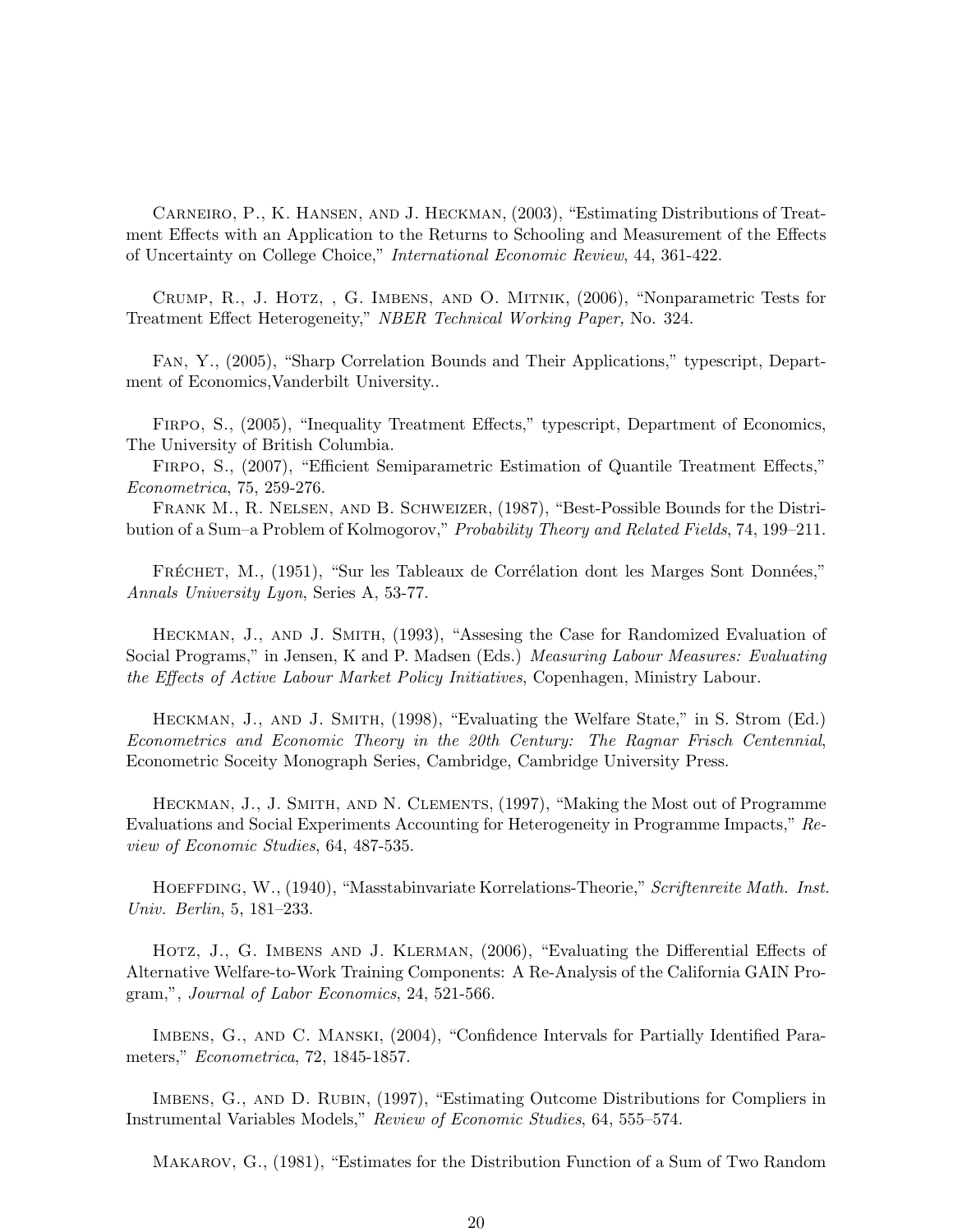Variables when the Marginal Distributions are Fixed," Theory of Probability and its Applications, 26, 803-806.

Manski, C., (1997), "The Mixing Problem in Programme Evaluation," Review of Economic Studies, 64, 537–553.

Riccio, J., D. Friedlander, and S. Freedman, (1994), "GAIN: Benefits, Costs, and Three-Year Impacts of a Welfare-to-Work Program," Report on California's Grater Avenues for Independence (GAIN) Program, Manpower Demonstration Research Corporation (MDRC), September.

SHAKED, M., AND J.G. SHANTHIKUMAR, (1994), Stochastic Orders and Their Applications, Academic Press, San Diego.

WHITT, W., (1976), "Bivariate Distributions With Given Marginals," The Annals of Statistics, 4, 1280-1289.

WU, X., AND J. PERLOFF, (2006), "Information-Theoretic Deconvolution Approximation of Treatment Effect Distribution," typescript, Department of Agricultural Economics, Texas A&M University.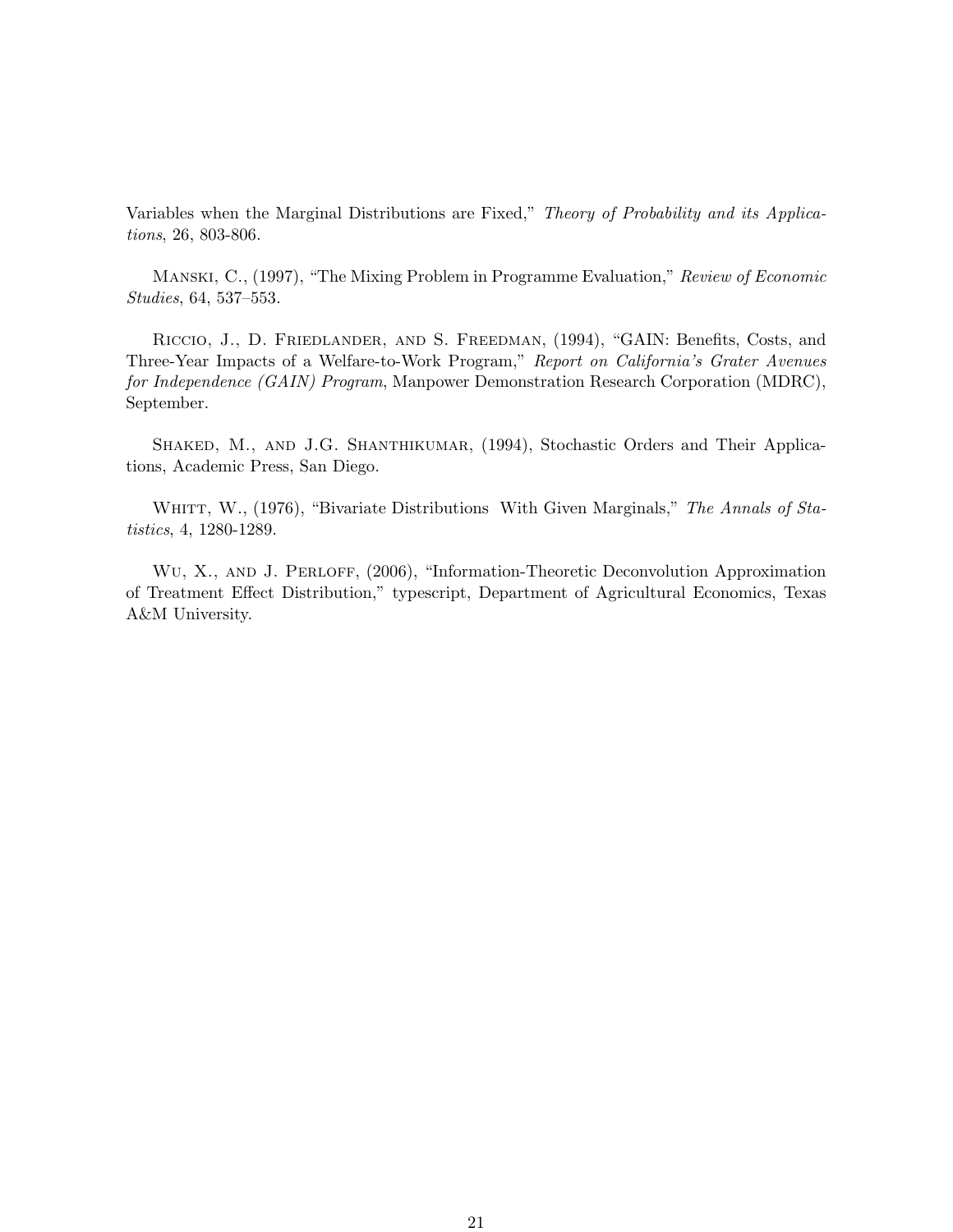

Fig 5. Makarov bounds and improved Makarov bounds: Normal outcome distributions  $\theta =$  $0, \sigma = 3$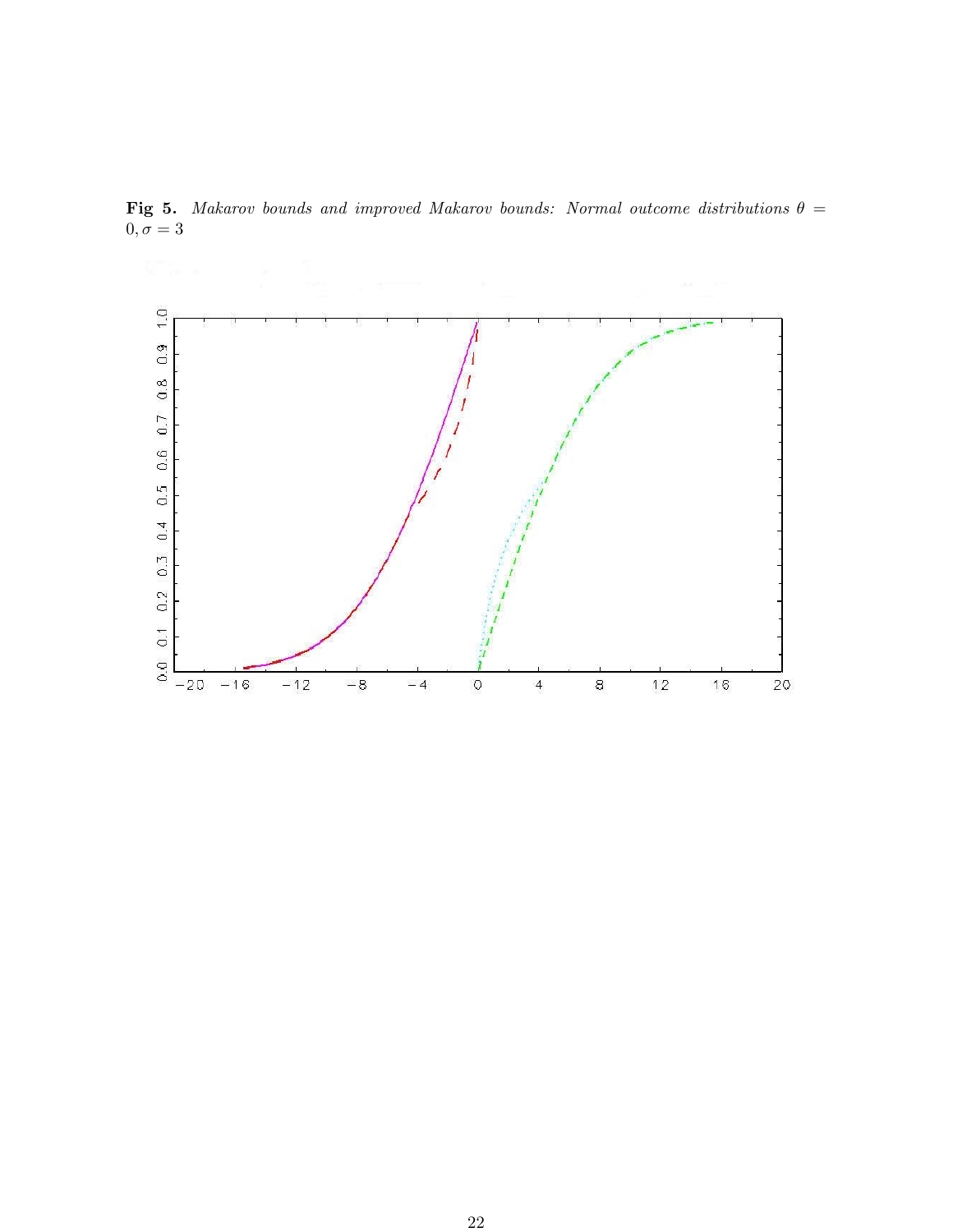Fig 6. Makarov bounds and improved Makarov bounds: Normal outcome distributions  $\theta =$  $1, \sigma = 3$ 

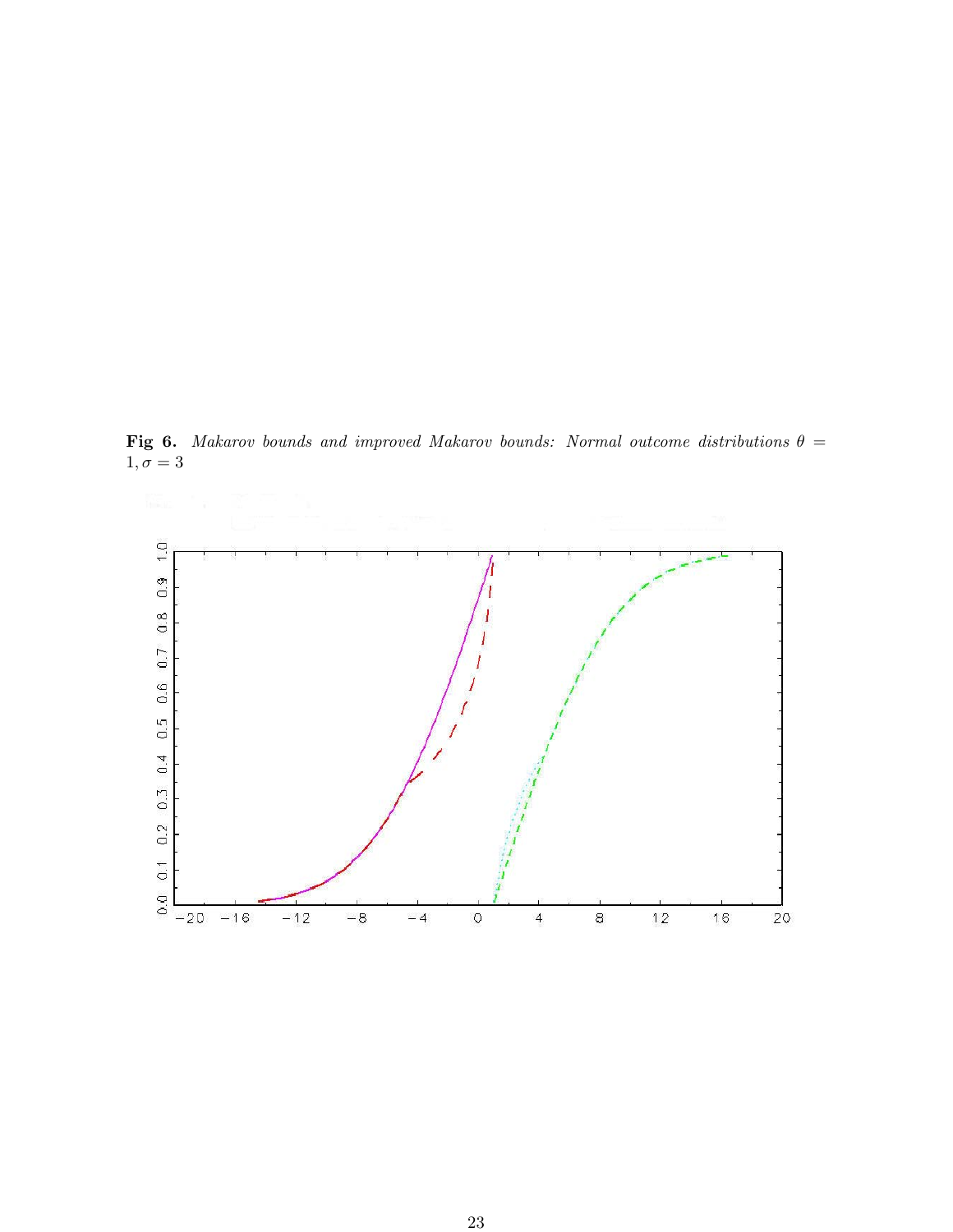Fig 7. Makarov bounds and improved Makarov bounds: Normal outcome distributions  $\theta =$  $2, \sigma = 3$